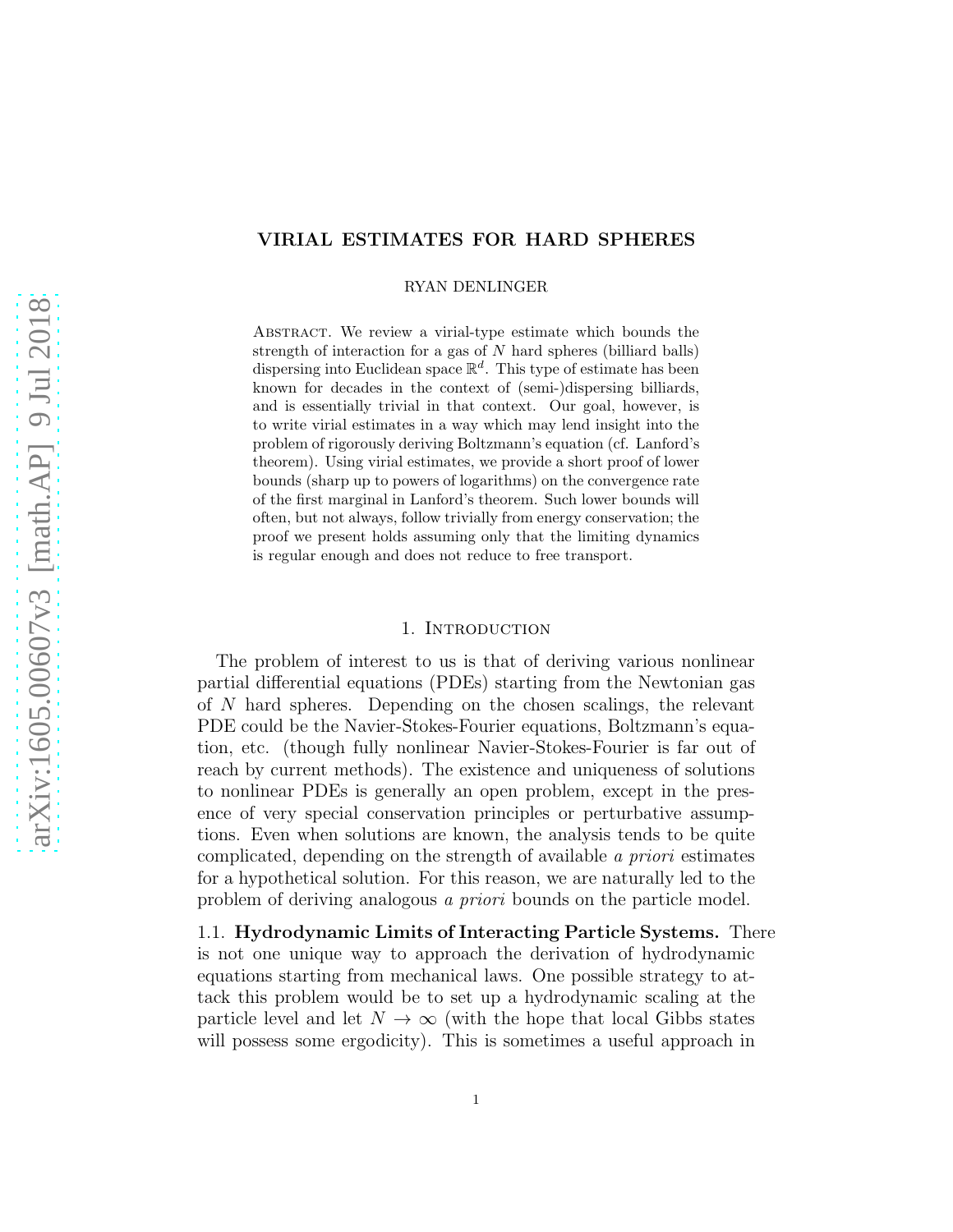the presence of *stochasticity* (e.g. see [\[20\]](#page-21-0)) but has not been particularly fruitful in the deterministic case due to the limited understanding of dynamical systems in many dimensions. (Note however that some one-dimensional models are tractable, e.g. identical hard rods. [\[5\]](#page-20-0)) A second possible strategy for hydrodynamic limits is to look for an intermediate (kinetic) description, retaining some of the microscopic information but not all of it. Kinetic descriptions operate on much smaller timescales than hydrodynamic descriptions because time averaging always washes some microscopic information away. Therefore, in order to pass from a kinetic description to a hydrodynamic description at the particle level, we need quantitative bounds on long time intervals (compactness is not enough!).

Despite striking advances in the passage from Boltzmann's equation to hydrodynamic equations in various low-density regimes (see [\[23\]](#page-21-1) for an overview), the derivation of Boltzmann's equation from Newton's laws is still in its infancy. A classical theorem due to O. E. Lanford establishes the validity of Boltzmann's equation for a hard sphere gas, but only up to a fraction of the mean free time for a particle of gas. [\[13,](#page-21-2) [17,](#page-21-3) [21\]](#page-21-4) Obviously Lanford's theorem is completely unsatisfactory because we need many collisions even to progress past  $t = 0$  in a hydrodynamic description. R. Illner and M. Pulvirenti were able to obtain convergence globally in time, but only when the gas is so diffuse that particles mostly do not collide at all. [\[15,](#page-21-5) [16\]](#page-21-6) H. van Beijeren, O. E. Lanford, J. L. Lebowitz and H. Spohn were able to derive the (nonconservative) linear Boltzmann equation for a tagged particle in an equilibrium background, as well as the linearized Boltzmann equation which is formally associated to the response of the background itself.  $[18, 26]$  $[18, 26]$ 

Much more recently, T. Bodineau, I. Gallagher, and L. Saint-Raymond were able to quantify the convergence from [\[26\]](#page-21-8) on time scales  $T_N$  diverging like a power of  $\log \log N$ , thereby deriving Brownian motion in a suitable hydrodynamic scaling. [\[3\]](#page-20-1) (Note that the  $\log \log N$  timescale is still troublesome from a physical point of view but it is hard to avoid mathematically using the series-based methods of [\[3,](#page-20-1) [17,](#page-21-3) [26\]](#page-21-8).) In a follow-up work, the same authors considered a symmetrized perturbation of size  $1/N$  (this simulates the response of an equilibrium background to the influence of a tagged particle). [\[4\]](#page-20-2) This leads to a rigorous derivation of the linearized Boltzmann equation on long timescales, and subsequently a derivation of linear hydrodynamic models (in two dimensions only).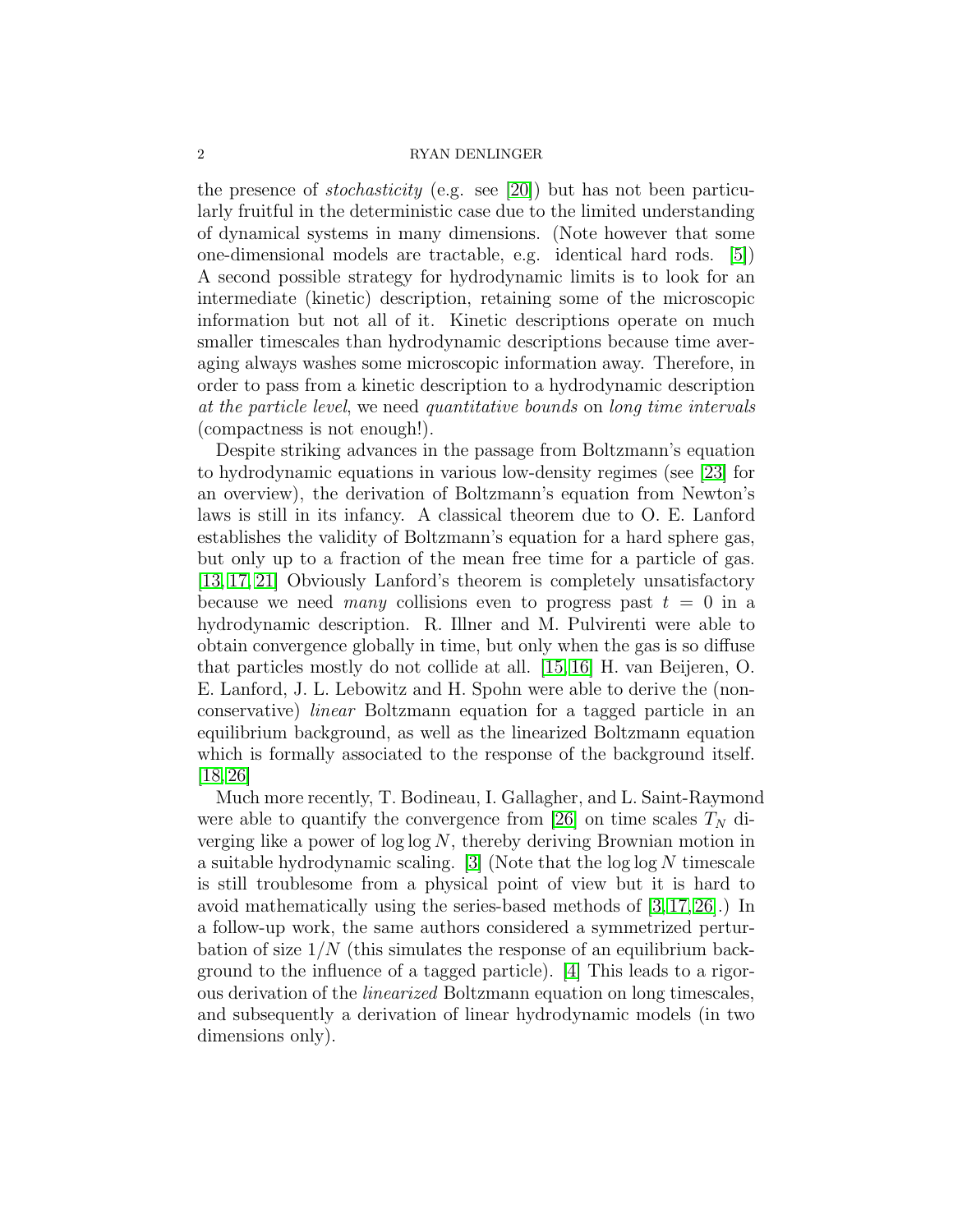1.2. Monotonicity, convexity, Morawetz, Bony. One of the classical problems for billiard systems (such as the hard sphere gas) is to estimate the number of collisions in a finite time interval. It is known that this number is finite for N hard spheres in  $\mathbb{R}^d$  (see [\[14,](#page-21-9) [27\]](#page-21-10) for two different proofs) but *a priori* it might depend on the initial condition. Actually it turns out that the number of collisions is bounded uniformly with respect to initial conditions, but might grow like  $N<sup>N</sup>$ or worse. [\[6\]](#page-20-3) Note that even if we ignore high-order correlations and simply consider clusters of  $\mathcal{O}(\log N)$  particles, the function  $(\log N)^{\log N}$ still grows faster than any power of N. On the other hand, with respect to the Lanford theorem, one does not *really* care about the total number of collisions. We care about *estimates* in good function spaces; we do not need to count all collisions the same way.

Workers in billiards theory have known for decades that some collisions can be estimated very efficiently by constructing monotonic or convex functions of phase space coordinates. (Monotonicity or convexity is here measured along a fixed trajectory.) This idea was stated explicitly in [\[6\]](#page-20-3) and was used implicitly in both [\[27\]](#page-21-10) and [\[14\]](#page-21-9). It turns out that these (monotonic or convex) functions are of the same type as the functions appearing in proofs of virial and Morawetz type estimates for dispersive PDEs and Vlasov-type equations. (In fact T. Tao points out the connection explicitly in his book [\[25\]](#page-21-11); his §1.5 Example 1.34 may be viewed as a caricature of our Corollary [3.4,](#page-9-0) whereas our Corollary [3.4](#page-9-0) is all but written already by R. Illner in [\[14\]](#page-21-9).)

There is no known analogue of virial or Morawetz identities for the Boltzmann equation in general (without assuming extra estimates above the energy level). The closest known results are set in one space dimension; technically, the physical setting is  $\mathbb{R}^3$  with spatial variation along just one axis. In that case, for certain collision kernels, it is possible to write down an integral which effectively tracks the accumulation of collisions as the solution  $f(t)$  interacts with itself. One can prove monotonicity in time, as well as uniform boundedness in large time, using conservation laws.  $[2, 7-9]$  $[2, 7-9]$  This technique is known as *Bony's* functional or Glimm's functional, by analogy with similar techniques for hyperbolic conservation laws in one space dimension. The point of this technique is that, in one dimension, two disturbances will perhaps pass through each other a few times and interact, but each time some part of the potential for interaction is expended and cannot be used again. This potential for interaction can only be measured directly due to the one-dimensional geometry. In higher dimensions, one would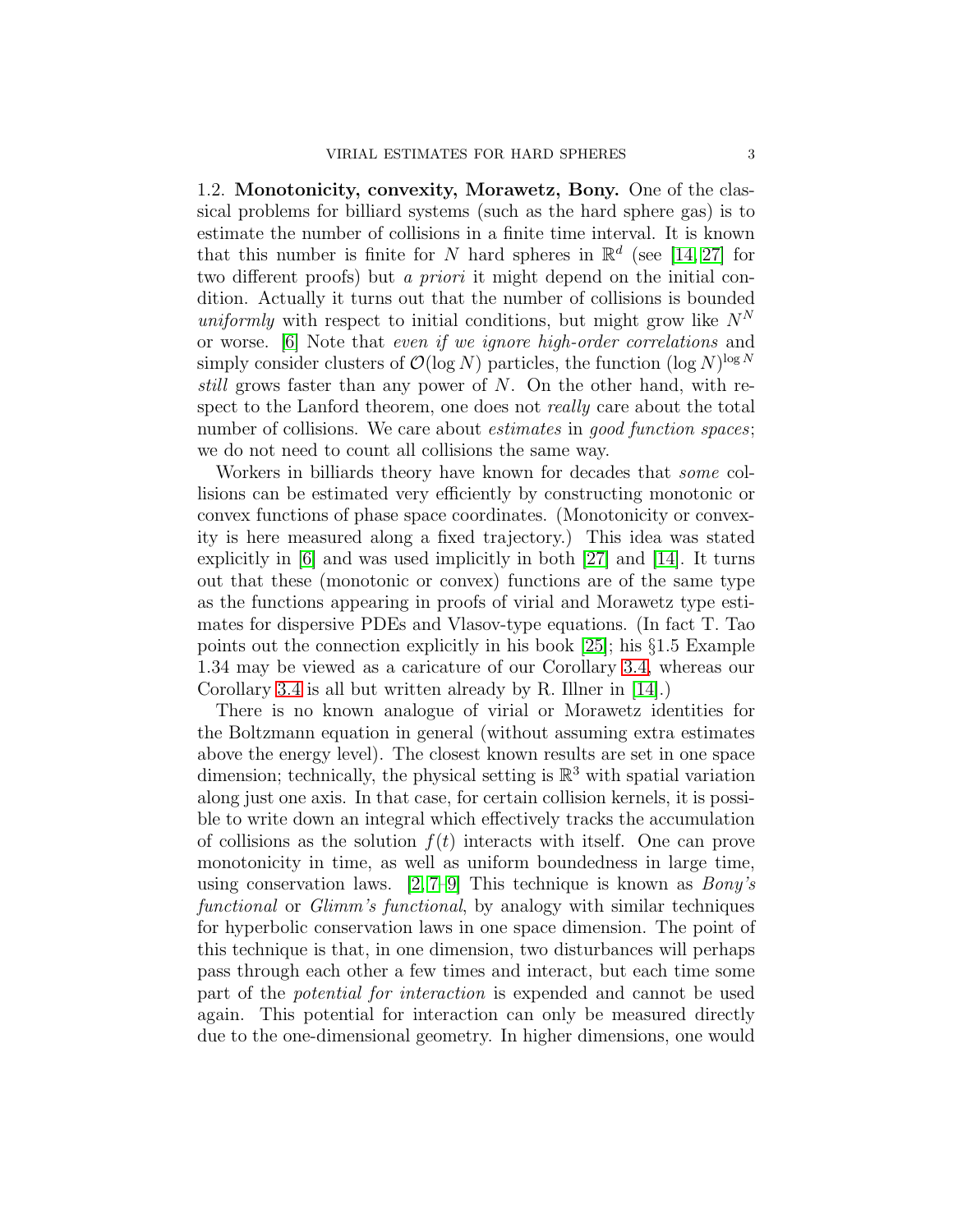have to consider potentials along many possible trajectories of the system and this is just too difficult to quantify (compare the difficulty of tracking shocks in higher dimensions).

1.3. Main results and organization of this paper. The main focus of this work is Proposition [4.1,](#page-12-0) which is a virial-type spacetime estimate for hard spheres. As noted above, virial-type estimates are essentially classical in the billiards literature, and they play a prominent role in the derivation of Boltzmann's equation. (See [\[15,](#page-21-5)[16\]](#page-21-6), particularly the first lemma of [\[16\]](#page-21-6), which is Lemma [3.2](#page-8-0) in the present manuscript.) The main difference with Proposition [4.1](#page-12-0) is that the classical virial bound is re-formulated to control a quantity closely associated with the hard sphere BBGKY hierarchy, for a wide class of initial data. Unfortunately, while these estimates are quite general, they do not lead directly to coercive estimates at the limit for any nontrivial scaling of which we are aware. We will show, however, that virial estimates can be used to place lower bounds on the convergence rate in Lanford's theorem. Such lower bounds may, but do not always, follow trivially from energy conservation; our result holds under essentially minimal assumptions on the initial data. The types of data which are newly covered by our result have a product structure at the initial time,  $f_0(x, v) = \rho(x)m(v)$ , or are convex combinations  $f_0(x, v) = \int d\alpha \rho_\alpha(x) m_\alpha(v)$  where each  $m_\alpha$ has the same conserved moments. (See Example [6.1.](#page-16-0))

Section [2](#page-3-0) introduces the basic notation of this work, which mostly follows the presentation of [\[13\]](#page-21-2). Section [3](#page-6-0) gives an elementary derivation of an identity due to Illner [\[14\]](#page-21-9). In Section [4,](#page-10-0) we apply this identity in a heuristic manner to derive the virial-type spacetime estimate; a rigorous proof may be found in [\[12\]](#page-21-12). Section [5](#page-13-0) gives a very concise overview of Lanford's theorem, [\[13,](#page-21-2)[17\]](#page-21-3), and some recent developments. Finally in Section [6](#page-15-0) we use virial identities to prove a bound from below on the convergence rate in Lanford's theorem (including cases where such lower bounds would not follow directly from energy conservation).

## 2. NOTATION

<span id="page-3-0"></span>Consider N non-overlapping hard spheres centered at positions  $x_i \in$  $\mathbb{R}^d$  with velocities  $v_i \in \mathbb{R}^d$  for  $i = 1, 2, ..., N$ . The spheres are considered to have identical mass and radius, and are in all other ways physically indistinguishable. For convenience, we will assume without loss that all particles have unit diameter. The collection of all positions is a tuple  $X_N$ ,

$$
X_N = (x_1, x_2, \dots, x_N) \in \mathbb{R}^{dN}
$$

$$
V_N = (v_1, v_2, \dots, v_N) \in \mathbb{R}^{dN}
$$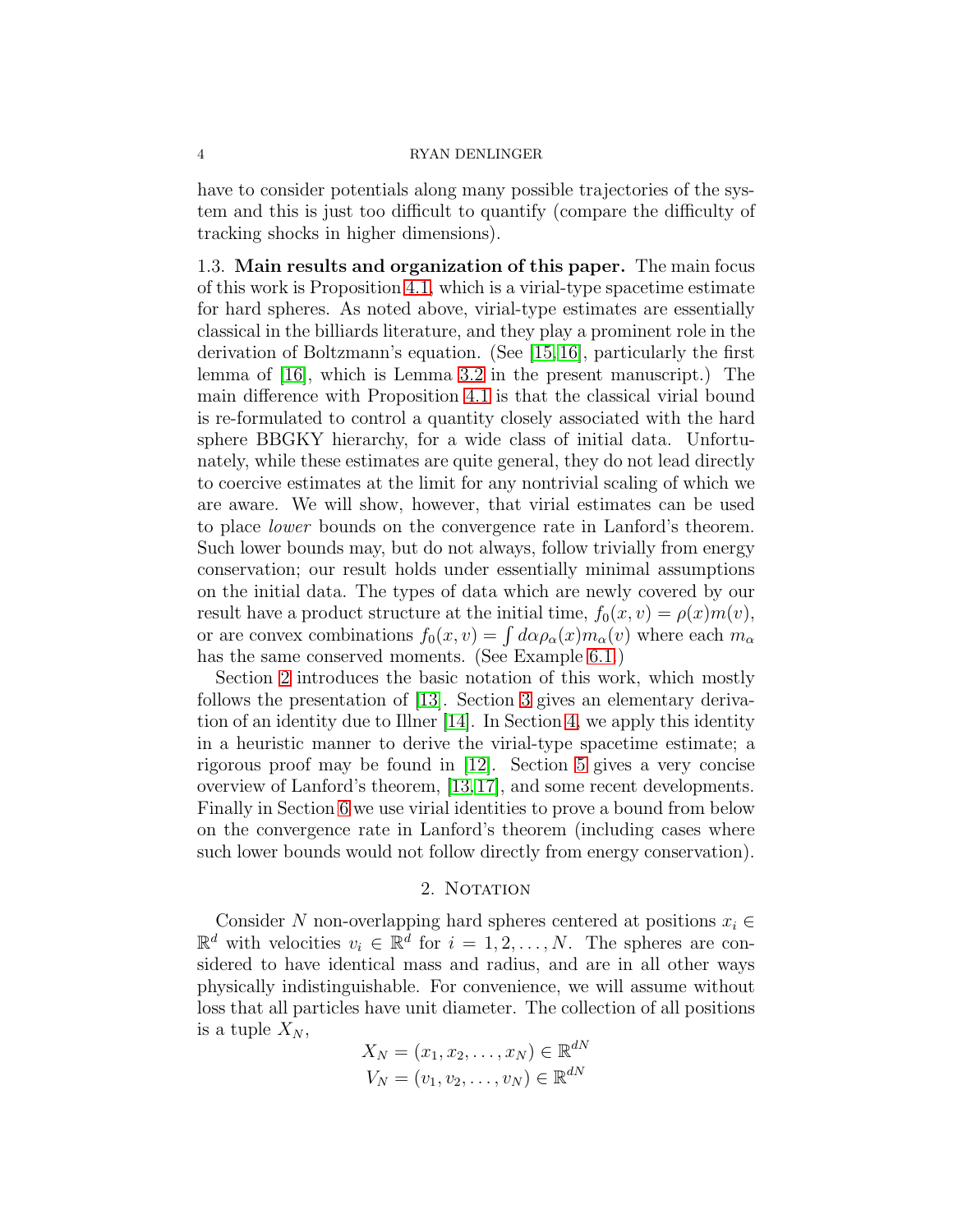The classical phase-space coordinates of *i*th particle are given by  $z_i =$  $(x_i, v_i)$ , and the phase-space coordinates of the whole gas are denoted

$$
Z_N = (z_1, z_2, \ldots, z_N) \in \mathbb{R}^{2dN}
$$

We may also write  $Z_N = (X_N, V_N)$ . The following function will play a central role in our analysis: for  $t \in \mathbb{R}$  and  $Z_N \in \mathbb{R}^{2dN}$ , we define

<span id="page-4-0"></span>
$$
r_N(t, Z_N) = \sum_{i=1}^N (x_i \cdot v_i - |v_i|^2 t)
$$
 (1)

Following [\[13\]](#page-21-2), we may introduce the N-particle phase space  $\mathcal{D}_N$ , which is defined by

$$
\mathcal{D}_N = \left\{ Z_N \in \mathbb{R}^{2dN} \middle| \forall 1 \le i < j \le N, \ |x_i - x_j| > 1 \right\} \tag{2}
$$

The choice of  $\mathcal{D}_N$  is motivated by requirement that the spheres be mutually disjoint at all times. The closure of  $\mathcal{D}_N$  in  $\mathbb{R}^{2dN}$  in the standard topology is denoted  $\overline{\mathcal{D}}_N$ , and we will also write  $\partial \mathcal{D}_N = \overline{\mathcal{D}}_N \backslash \mathcal{D}_N$ . We will use the notation a.e.  $Z_N \in \mathcal{D}_N$  to refer to a typical point for the Lebesgue measure on  $\mathcal{D}_N$ . The notation a.e.  $Z_N \in \partial \mathcal{D}_N$  will refer to a typical point for the induced surface measure arising from the natural embedding  $\partial \mathcal{D}_N \subset \mathbb{R}^{2dN}$ .

Formally speaking, we wish to solve Newton's laws with a hard core interaction. This means if  $Z_N(t_0) = (X_N(t_0), V_N(t_0)) \in \mathcal{D}_N$  then

$$
\frac{d}{dt}X_N(t)\Big|_{t=t_0} = V_N(t_0)
$$

$$
\frac{d}{dt}V_N(t)\Big|_{t=t_0} = 0
$$

Hence the particles move freely between collisions. At each collision (that is,  $Z_N(t_0) \in \partial \mathcal{D}_N$ ), the particles are required to interact elastically, thereby conserving momentum, energy, and angular momentum. The set of possible interactions for two-body elastic collisions is easy to parametrize explicitly. Suppose that there exists  $i < j$  such that  $x_j(t_0) = x_i(t_0) + \omega$  for some  $\omega \in \mathbb{S}^{d-1}$ ; and, further suppose that  $|x_{j'}(t_0)-x_{i'}(t_0)|>1$  for any  $i' < j'$  such that  $(i',j') \neq (i,j)$ . Let us denote

$$
\lim_{t \to t_0^-} V_N(t) = (v_1, \dots, v_i, \dots, v_j, \dots, v_N)
$$
  

$$
\lim_{t \to t_0^+} V_N(t) = (v_1, \dots, v_i^*, \dots, v_j^*, \dots, v_N)
$$

Then we have

$$
v_i^* = v_i + \omega \omega \cdot (v_j - v_i)
$$
  

$$
v_j^* = v_j - \omega \omega \cdot (v_j - v_i)
$$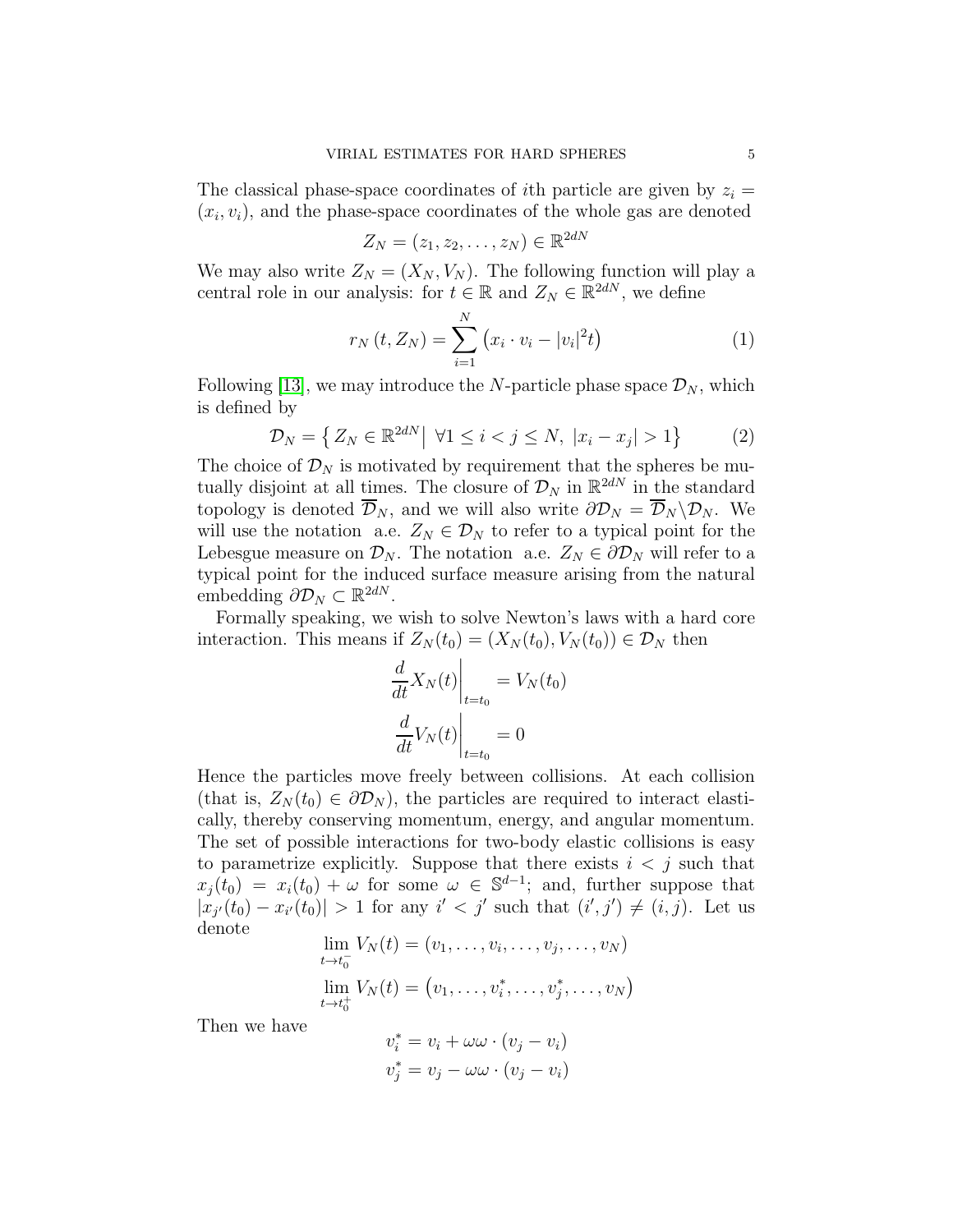Similarly for a.e.  $Z_N \in \partial \mathcal{D}_N$  we will use the notation  $Z_N^*$  to refer to the image of the point  $Z_N$  through the collision transformation. The map  $Z_N \mapsto Z_N^*$  is a measurable involution.

In the above "definition," we have neglected to specify uniquely what happens when more than two particles collide at the same time. Multiple particle interactions occur with zero probability, though this statement requires justification which we will not discuss. (See [\[1\]](#page-20-7) or [\[13\]](#page-21-2).) The hard sphere flow at time t defines a measurable map

$$
\psi_N^t:\mathcal{D}_N\to\mathcal{D}_N
$$

 $\overline{\mathcal{U}}$ 

For each  $t \in \mathbb{R}$ , the map  $\psi_N^t$  preserves the Lebesgue measure on  $\mathcal{D}_N \subset$  $\mathbb{R}^{2dN}$ . Complete proofs of the existence of the hard sphere flow  $\psi_N^t$  may be found in the literature. [\[1,](#page-20-7) [13\]](#page-21-2)

Following Boltzmann's great insight, we realize that it is not very interesting to discuss any *particular* trajectory  $\{\psi_N^t Z_N\}_{t\geq 0}$ , because it is physically infeasible (or impossible) to measure the positions and velocities of all the particles at a given instant. Therefore, the initial value problem for Newton's laws is not the correct problem for us to solve. The correct approach is to place a probability density  $f_N(0, Z_N)$ on the set of possible initial states  $Z_N \in \mathcal{D}_N$ . The function  $f_N(0, Z_N)$ represents our uncertainty about the actual state of the system. Since we have no physical means to distinguish between two particles in our model, the function  $f_N(0, Z_N)$  must be *symmetric* with respect to interchange of particle indices.

We will denote by  $S_N$  the symmetric group on N letters. Any permutation  $\sigma \in \mathcal{S}_N$  acts on the phase-space coordinates  $Z_N = (z_1, z_2, \ldots, z_N) \in$  $\mathcal{D}_N$  as follows:

$$
\sigma Z_N = (z_{\sigma(1)}, z_{\sigma(2)}, \ldots, z_{\sigma(N)}) \in \mathcal{D}_N
$$

Similarly, if  $f_N(Z_N)$  is any function on  $\mathcal{D}_N$ , then  $\sigma$  acts on  $f_N$  by composition:  $\sigma f_N = f_N \circ \sigma$ . Let  $\mathcal{P}(\mathcal{D}_N)$  denote the set of probability measures on  $\mathcal{D}_N$ , and furthermore let  $\mathcal{P}_{\text{a.c.}}(\mathcal{D}_N)$  denote the set of probability measures which are absolutely continuous with respect to the Lebesgue measure on  $\mathcal{D}_N$ . Any element of  $\mathcal{P}_{\text{a.c.}}(\mathcal{D}_N)$  may be represented uniquely ( a.e.  $Z_N \in \mathcal{D}_N$ ) by a non-negative function  $f_N(Z_N)$ such that  $\int_{\mathcal{D}_N} f_N(Z_N) dZ_N = 1$ . Finally let  $\mathcal{P}_{a.c.}^{sym}(\mathcal{D}_N)$  be the set of absolutely continuous measures on  $\mathcal{D}_N$  such that the associated function  $f_N$  is invariant under the action of  $S_N$ . Henceforth, when we write  $f_N$ , we will always mean an element of  $\mathcal{P}_{a.c.}^{sym}(\mathcal{D}_N)$ .

Let  $f_N(0)$  be any element of  $\mathcal{P}_{a.c.}^{sym}(\mathcal{D}_N)$ , which we regard as the initial state of the N particle gas. For any  $t \in \mathbb{R}$  we will let  $f_N(t)$  be the pushforward of  $f_N(0)$  under the hard sphere flow  $\psi_N^t$ ; then,  $f_N(t)$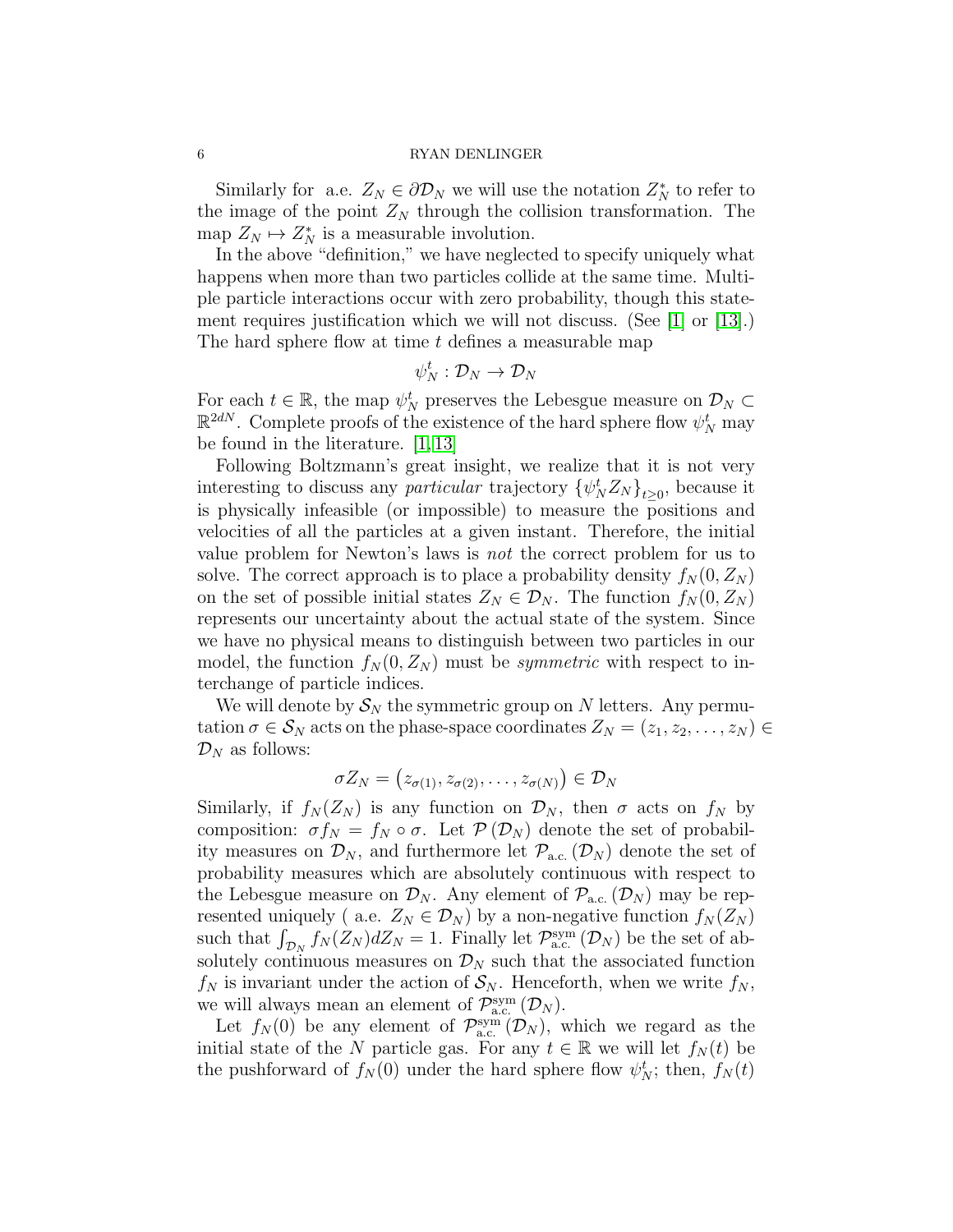is likewise an element of  $\mathcal{P}_{a.c.}^{sym}(\mathcal{D}_N)$ . Since  $\psi_N^t$  preserves the Lebesgue measure on  $\mathcal{D}_N$ , we may write the following expression for  $f_N(t)$ :

$$
f_N(t, Z_N) = f_N\left(0, \psi_N^{-t} Z_N\right) \tag{3}
$$

The functions  $f_N(0)$  and  $f_N(t)$  may be extended by zero so as to be defined on  $\mathbb{R}^{2dN}$ .

For any  $1 \leq s \leq N$ , we define the marginal  $f_N^{(s)}(t)$  by partial integration:

<span id="page-6-1"></span>
$$
f_N^{(s)}(t, Z_s) = \int_{\mathbb{R}^{2d(N-s)}} f_N(t, Z_N) dz_{s+1} \dots dz_N
$$
 (4)

The evolution of the marginals  $f_N^{(s)}(t)$  may be described explicitly via the so-called BBGKY hierarchy (Bogoliubov-Born-Green-Kirkwood-Yvon) [\[13\]](#page-21-2), though we will *not* be making any use of the BBGKY hierarchy except in Section [6.](#page-15-0) The marginals  $f_N^{(s)}(t)$  are non-negative symmetric functions on  $\mathbb{R}^{2ds}$  with unit mass.

The main result we will show, Proposition [4.1,](#page-12-0) will control the trace of the marginals  $f_N^{(s)}(t, Z_s)$  along a certain hypersurface in  $\mathbb{R} \times \mathbb{R}^{2ds}$ , with polynomial dependence on  $N$  for large values of  $N$ . This is slightly problematic because the trace of an  $L^1$  function is simply not defined; moreover, even if the data  $f_N(0)$  is *smooth*, the function  $f_N(t)$  typically develops singularities. Nevertheless, due to technical arguments which we will not discuss, it is possible to show that if  $f_N(0)$  is smooth and compactly supported in  $\mathcal{D}_N$  then the required traces of  $f_N^{(s)}$  $\mathcal{N}(t)$  do, in fact, exist (at least for almost every  $t \in \mathbb{R}$ ). See [\[10,](#page-20-8) [13,](#page-21-2) [22,](#page-21-13) [24\]](#page-21-14) for more information on regularity issues for hard spheres. Our estimates do not depend on the choice of regularization, except insofar as the regularized marginals must be a sequence of symmetric non-negative functions which are indeed marginals in the sense of [\(4\)](#page-6-1). Therefore, similar to the proof of the classical trace theorem in partial differential equations  $(W^{1,p}(U) \subseteq L^p(\partial U)$  for sufficiently smooth bounded regions  $U \subset \mathbb{R}^k$ , the traces are actually meaningful for solutions of Liouville's *equation* even if the initial data is only  $L^1$ . We will not discuss further the issues of regularity.

# 3. A MONOTONICITY FORMULA

<span id="page-6-0"></span>Let us fix an initial point  $Z_N \in \mathcal{D}_N$  in the microscopic phase-space, and consider the trajectory  $\{\psi_N^t Z_N\}_{t\in\mathbb{R}}$ . Our analysis begins with a simple observation: with  $r_N(t, Z_N)$  as in [\(1\)](#page-4-0), if we define

$$
r_{Z_N}(t) = r_N\left(t, \psi_N^t Z_N\right) \tag{5}
$$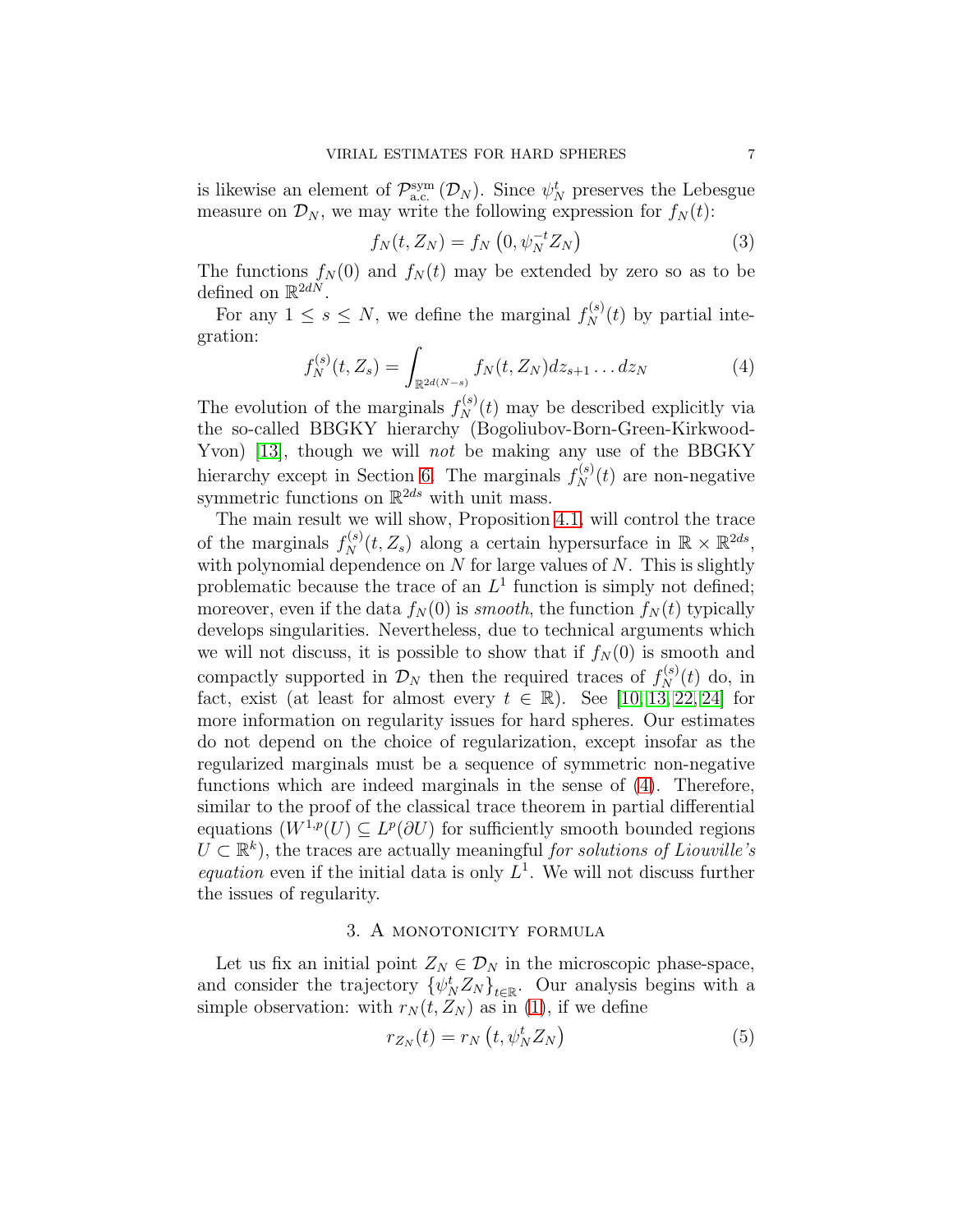then for any  $t_0$  such that  $\psi_N^{t_0} Z_N \in \mathcal{D}_N$  we have

$$
\left. \frac{d}{dt} r_{Z_N}(t) \right|_{t=t_0} = 0 \tag{6}
$$

Indeed, we see that if  $\dot{x}_i = v_i$  and  $\dot{v}_i = 0$  then

$$
\frac{d}{dt}\left(x_i \cdot v_i - |v_i|^2 t\right) = 0
$$

Therefore, the difference  $r_{Z_N}(t) - r_{Z_N}(0)$  is simply equal to a sum along collisions of incremental jumps in  $r_{Z_N}(t)$ . It will turn out that all of these jumps have the same sign, and we can compute the jumps explicitly in terms of collision parameters.

Let us compute the jump in  $r_{Z_N}(t)$  across a collision taking place at time  $t_0 \in \mathbb{R}$ . We may assume that the interacting particles are simply those labelled  $i = 1, 2$ , since collisions are binary and particles are indistinguishable. The position coordinates are continuous in time, so we write them  $x_1, x_2$ , with  $x_2 = x_1 + \omega$  for some  $\omega \in \mathbb{S}^{d-1}$ . The pre-collisional velocities will be denoted  $v_1 \equiv v_1(t_0^-), v_2 \equiv v_2(t_0^-)$  and the post-collisional velocities will be denoted  $v_1^* \equiv v_1(t_0^+), v_2^* \equiv v_2(t_0^+).$ We have

$$
r_{Z_N}(t_0^+) - r_{Z_N}(t_0^-) = \left\{ \left( x_1 \cdot v_1^* - |v_1^*|^2 t_0 \right) + \left( x_2 \cdot v_2^* - |v_2^*|^2 t_0 \right) \right\} + \\ + \left\{ - \left( x_1 \cdot v_1 - |v_1|^2 t_0 \right) - \left( x_2 \cdot v_2 - |v_2|^2 t_0 \right) \right\}
$$

Due to energy conservation,

$$
|v_1^*|^2 + |v_2^*|^2 = |v_1|^2 + |v_2|^2
$$

so we may eliminate the explicit dependence on  $t_0$ .

$$
r_{Z_N}(t_0^+) - r_{Z_N}(t_0^-) = x_1 \cdot v_1^* + x_2 \cdot v_2^* - x_1 \cdot v_1 - x_2 \cdot v_2
$$

Since  $x_2 = x_1 + \omega$ , this gives us

$$
r_{Z_N}(t_0^+) - r_{Z_N}(t_0^-) = x_1 \cdot (v_1^* + v_2^* - v_1 - v_2) + \omega \cdot (v_2^* - v_2)
$$

Due to momentum conservation,

$$
v_1^* + v_2^* = v_1 + v_2
$$

so we may eliminate the explicit dependence on the position coordinates. Hence

$$
r_{Z_N}(t_0^+) - r_{Z_N}(t_0^-) = \omega \cdot (v_2^* - v_2)
$$

This is the same as

$$
r_{Z_N}(t_0^+) - r_{Z_N}(t_0^-) = -\omega \cdot (v_2 - v_1)
$$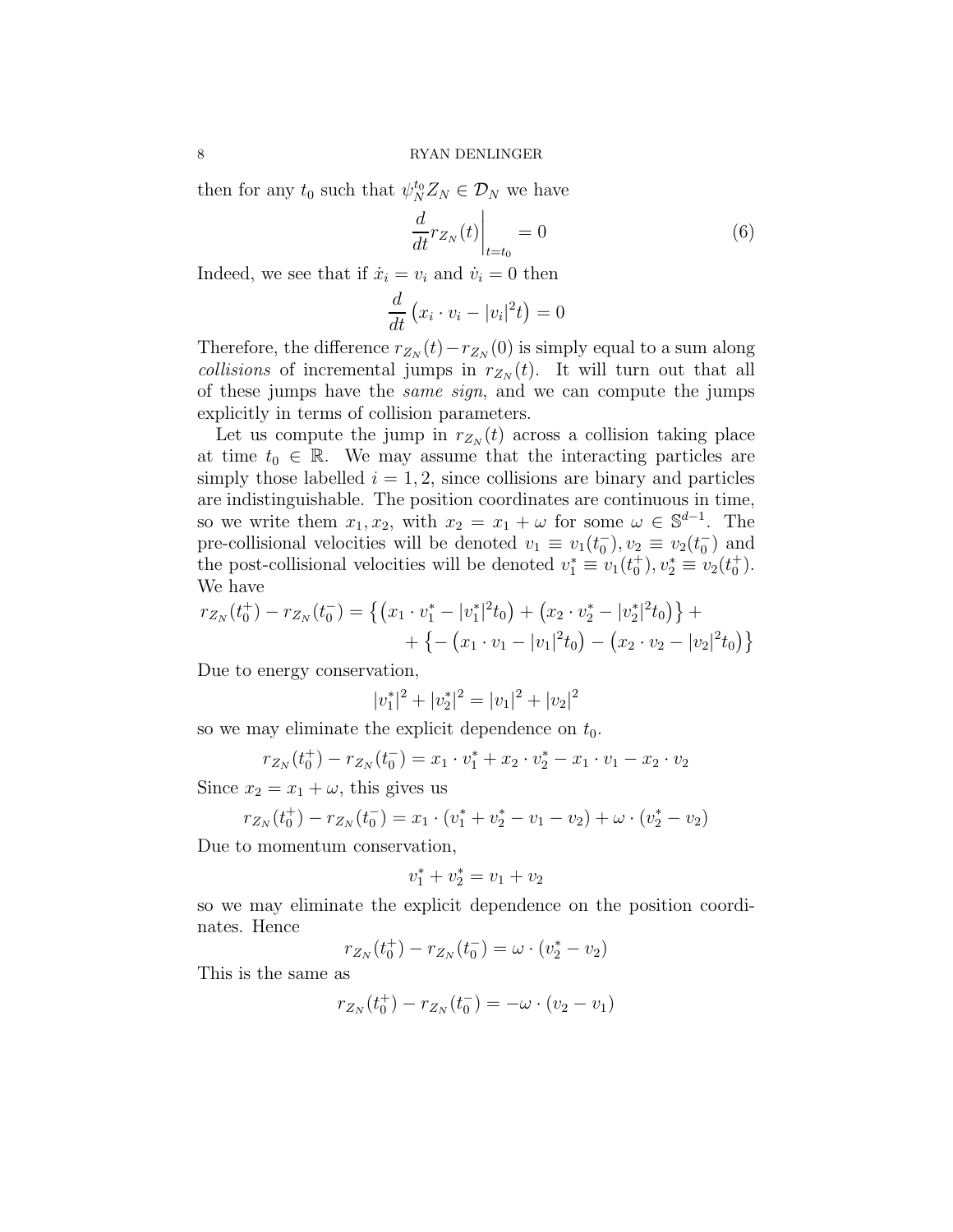by the collisional change of variables from Section [2.](#page-3-0) But  $v_1, v_2$  are the velocities of the two particles coming into a collision, so we must have

$$
(x_2 - x_1) \cdot (v_2 - v_1) \le 0
$$

and therefore  $\omega \cdot (v_2 - v_1) \leq 0$ . Hence,

$$
r_{Z_N}(t_0^+) - r_{Z_N}(t_0^-) = |\omega \cdot (v_2 - v_1)| \ge 0
$$

Adding up all collisions along the trajectory we obtain the following identity, which was observed by Illner: [\[14\]](#page-21-9)

<span id="page-8-1"></span>**Proposition 3.1.** (Illner) For a.e.  $Z_N \in \mathcal{D}_N$  and a.e.  $t \geq 0$  there holds

<span id="page-8-2"></span>
$$
r_{Z_N}(t) - r_{Z_N}(0) = \sum_{k} |\omega_k \cdot (v_{j_k}(t_k^-) - v_{i_k}(t_k^-))|
$$
 (7)

where the sum  $\sum_{k}$  is over all collisions along the trajectory  $\{\psi_{N}^{T}Z_{N}\}_{\tau}$ for  $0 \leq \tau \leq t$ .

We will require an auxiliary lemma due to Illner and Pulvirenti which follows easily from Proposition [3.1.](#page-8-1) [\[15,](#page-21-5)[16\]](#page-21-6) In order to state the lemma, we introduce a new function on  $\mathcal{D}_N$ ,

$$
I_N(Z_N) = \sum_{i=1}^N |x_i|^2
$$
 (8)

The proof is a computation, which we include for completeness.

<span id="page-8-0"></span>**Lemma 3.2.** For a.e. 
$$
Z_N = (X_N, V_N) \in \mathcal{D}_N
$$
 and all  $t \in \mathbb{R}$ , we have  
\n
$$
I_N(\psi_N^t Z_N) \ge I_N((X_N + V_N t, V_N))
$$
\n(9)

*Proof.* By time-reversibility we may assume  $t \geq 0$ . The function  $I_N(\psi_N^t Z_N)$  is globally continuous in t for a.e.  $Z_N \in \mathcal{D}_N$ . With this in mind, it suffices to point out that the desired inequality is true for  $t = 0$ , and between collisions (using energy conservation) we have

$$
\frac{d}{dt} \left\{ I_N \left( \psi_N^t Z_N \right) - I_N \left( (X_N + V_N t, V_N) \right) \right\} = 2 \left\{ r_{Z_N}(t) - r_{Z_N}(0) \right\}
$$

We conclude by Proposition [3.1.](#page-8-1)

Remark. Lemma [3.2](#page-8-0) was the key estimate which Illner and Pulvirenti [\[15,](#page-21-5) [16\]](#page-21-6) relied upon to rigorously derive Boltzmann's equation, globally in time, for a rarefied gas in  $\mathbb{R}^d$ . The theorem of Illner and Pulvirenti is analogous to "small data" results for nonlinear PDE, and therefore does not resolve the problem of deriving Boltzmann's equation near global Maxwellians. Note however that Proposition [3.1](#page-8-1) is more general than Lemma [3.2](#page-8-0) and generally contains more detailed information about the dynamics, including possible cancellations. Another important point is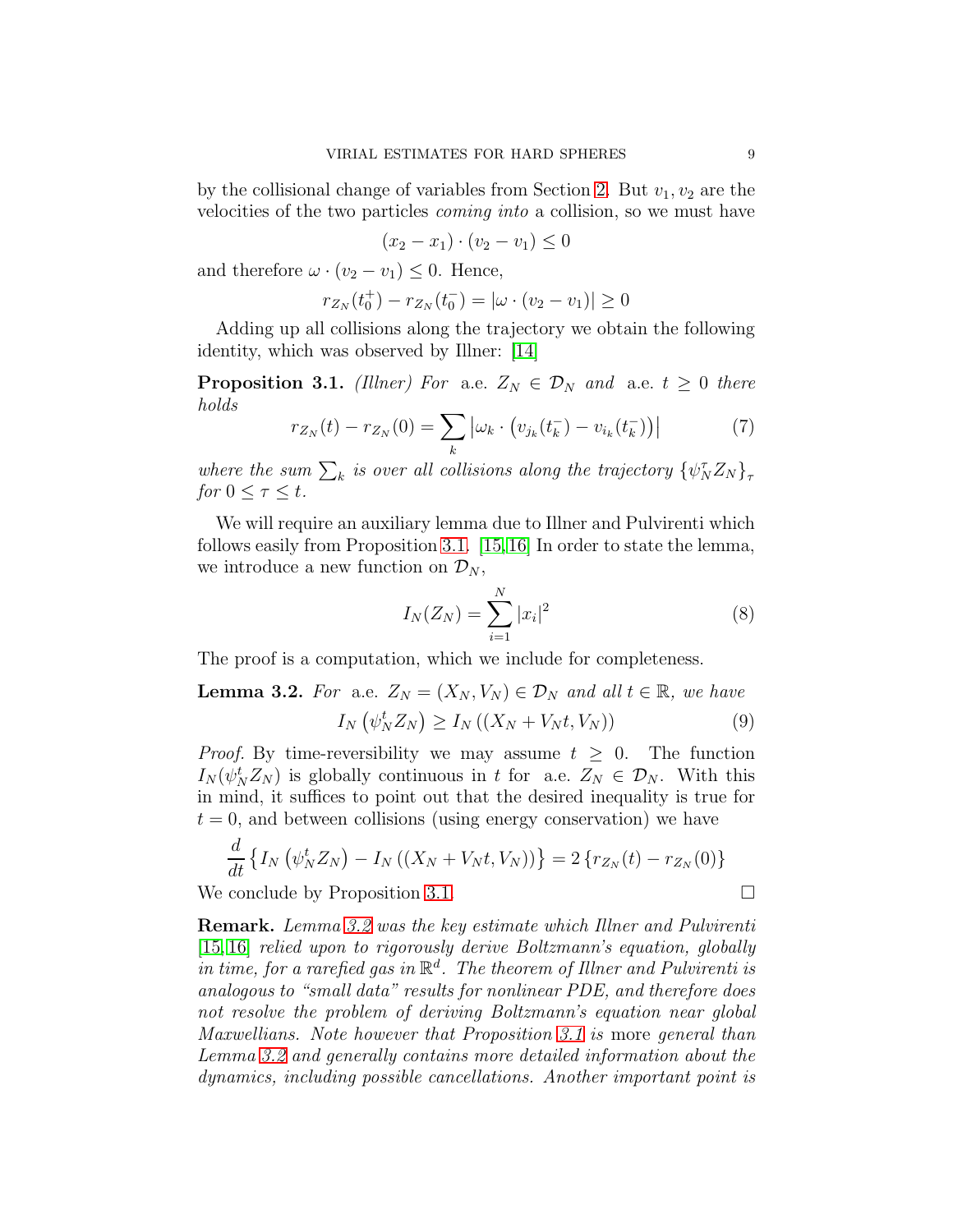that Illner and Pulvirenti actually applied Lemma [3.2](#page-8-0) to isolated clusters of particles, controlling separately the interactions between clusters. In the same way Proposition [3.1](#page-8-1) is applicable to isolated clusters of particles, just as it is applicable to the gas as a whole.

The next lemma is technical, and again follows from Proposition [3.1.](#page-8-1)

<span id="page-9-1"></span>**Lemma 3.3.** For a.e.  $Z_N = (X_N, V_N) \in \mathcal{D}_N$ , all  $t \geq 0$ , and all  $\lambda > 0$ , there holds

$$
|r_{Z_N}(t)| \leq \frac{1}{2}\lambda^{-1} \sum_{i=1}^N \left(\lambda^2 |x_i|^2 + |v_i|^2\right) \tag{10}
$$

*Proof.* Recall that  $r_{Z_N}(t) \equiv r_N(t, \psi_N^t Z_N)$ . On the other hand, by [\(1\)](#page-4-0),

$$
|r_N(t, Z_N)| \leq \sum_{i=1}^N |x_i \cdot v_i - |v_i|^2 t|
$$
  
= 
$$
\sum_{i=1}^N |(x_i - v_i t) \cdot v_i|
$$
  

$$
\leq \frac{1}{2} \sum_{i=1}^N (\lambda |x_i - v_i t|^2 + \lambda^{-1} |v_i|^2)
$$
  
= 
$$
\frac{1}{2} \lambda I_N ((X_N - V_N t, V_N)) + \frac{1}{2} \lambda^{-1} \sum_{i=1}^N |v_i|^2
$$

We can bound the first term on the last line using Lemma [3.2.](#page-8-0) Hence,

$$
|r_N(t, Z_N)| \leq \frac{1}{2}\lambda I_N(\psi_N^{-t}Z_N) + \frac{1}{2}\lambda^{-1}\sum_{i=1}^N |v_i|^2
$$

Replace  $Z_N$  by  $\psi_N^t Z_N$  on both sides and use the conservation of energy to conclude.

Combining Proposition [3.1](#page-8-1) and Lemma [3.3,](#page-9-1) we obtain:

<span id="page-9-0"></span>Corollary 3.4. For a.e.  $Z_N = (X_N, V_N) \in \mathcal{D}_N$  and all  $\lambda > 0$ , we have

<span id="page-9-2"></span>
$$
\sum_{k} |\omega_{k} \cdot (v_{j_{k}}(t_{k}^{-}) - v_{i_{k}}(t_{k}^{-}))| \leq 2\lambda^{-1} \sum_{i=1}^{N} (\lambda^{2} |x_{i}|^{2} + |v_{i}|^{2}) \qquad (11)
$$

where the sum  $\sum_k$  is over all collisions along the trajectory  $\{\psi^t_N Z_N\}_{t\in\mathbb{R}}$ .

Remark. It is interesting to compare Corollary [3.4](#page-9-0) against the case where we count all collisions equally, without the weighting factor  $|\omega \cdot (v_i - v_i)|$ . In that case the best one can do with current technology is bound the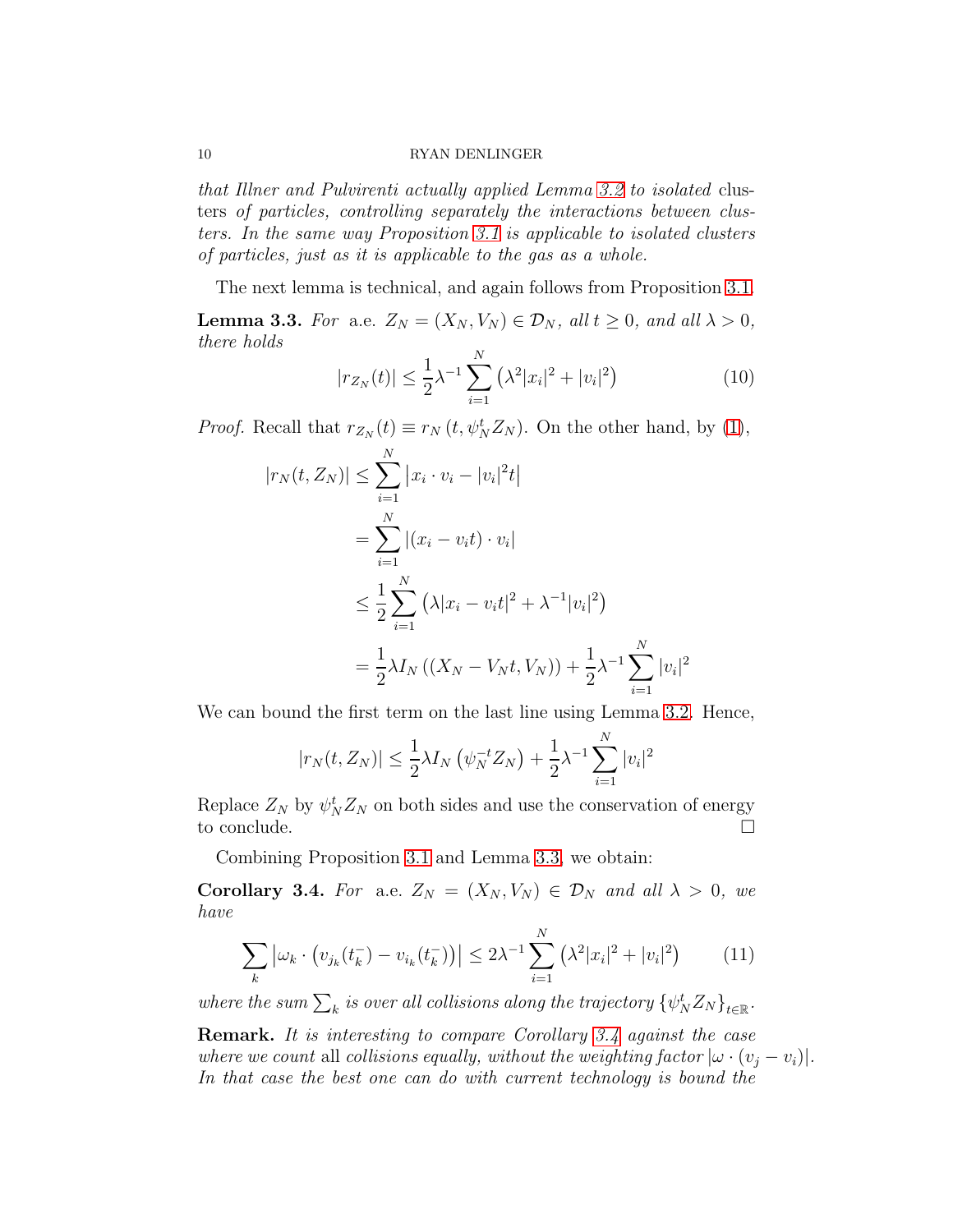number of collisions by super-exponential functions of the number of particles, e.g. growing faster than  $N^N$ ; we refer to [\[6\]](#page-20-3) for estimates of this type. Indeed, the authors of [\[6\]](#page-20-3) rightly note that much better estimates can be proven if not all collisions are counted. Note that unweighted collision estimates are of direct interest for dynamical systems theory, whereas kinetic theory is more interested in finding good function spaces whose associated norms may well contain weights.

Remark. Clearly, Corollary [3.4](#page-9-0) represents the "worst case" behavior for a system of hard spheres. If the initial conditions  $Z_N$  are chosen "randomly" (with suitable scalings of x, v; cf. low-density limit,  $[11]$ ) then the left-hand side should typically be much smaller than the righthand side, at least when collisions are counted on finite time intervals. This statement can be formalized and proved (in an average sense for suitable  $f_0$ ) on a small time interval in the Boltzmann-Grad scaling, using the bounds from the proof of Lanford's theorem. An interesting open question, which should be addressed, is whether improvements can be obtained (on average) for Corollary [3.4,](#page-9-0) locally in time and away from local equilibria, while assuming less than what is required to prove Lanford's theorem. Such a result by itself cannot be expected to allow improvement of the time of convergence in Lanford's theorem, but may provide relevant insights in that direction.

## 4. An averaging trick

<span id="page-10-0"></span>The previous section was primarily concerned with weighted sums over collisions which occur along a single trajectory  $\{\psi_N^t Z_N\}_t$ . However, as has been explained in Section [2,](#page-3-0) we are really interested in ensemble averages over many trajectories. This is due to the physical fact that we cannot say with any precision what the initial state  $Z_N$  "really" is. We will "prove" a spacetime estimate by averaging both sides of [\(11\)](#page-9-2) with respect to the *same* measure  $f_N(0, Z_N) dZ_N$  and applying a change of variables on the left-hand side. The change of variables as presented here is not entirely rigorous, though we are confident that this approach can be converted into a rigorous proof. An alternative, completely rigorous, proof of the virial-type estimate (Proposition [4.1\)](#page-12-0) has already been given. [\[12\]](#page-21-12)

Remark. We emphasize that the results of this section are not new, nor are they especially novel except perhaps in the style of presentation; indeed, estimates of the type shown here go back many decades. In particular, in this section we will prove a virial-type estimate for the second marginal which holds under finiteness of second moments, but this estimate is not uniform in the Boltzmann-Grad scaling. The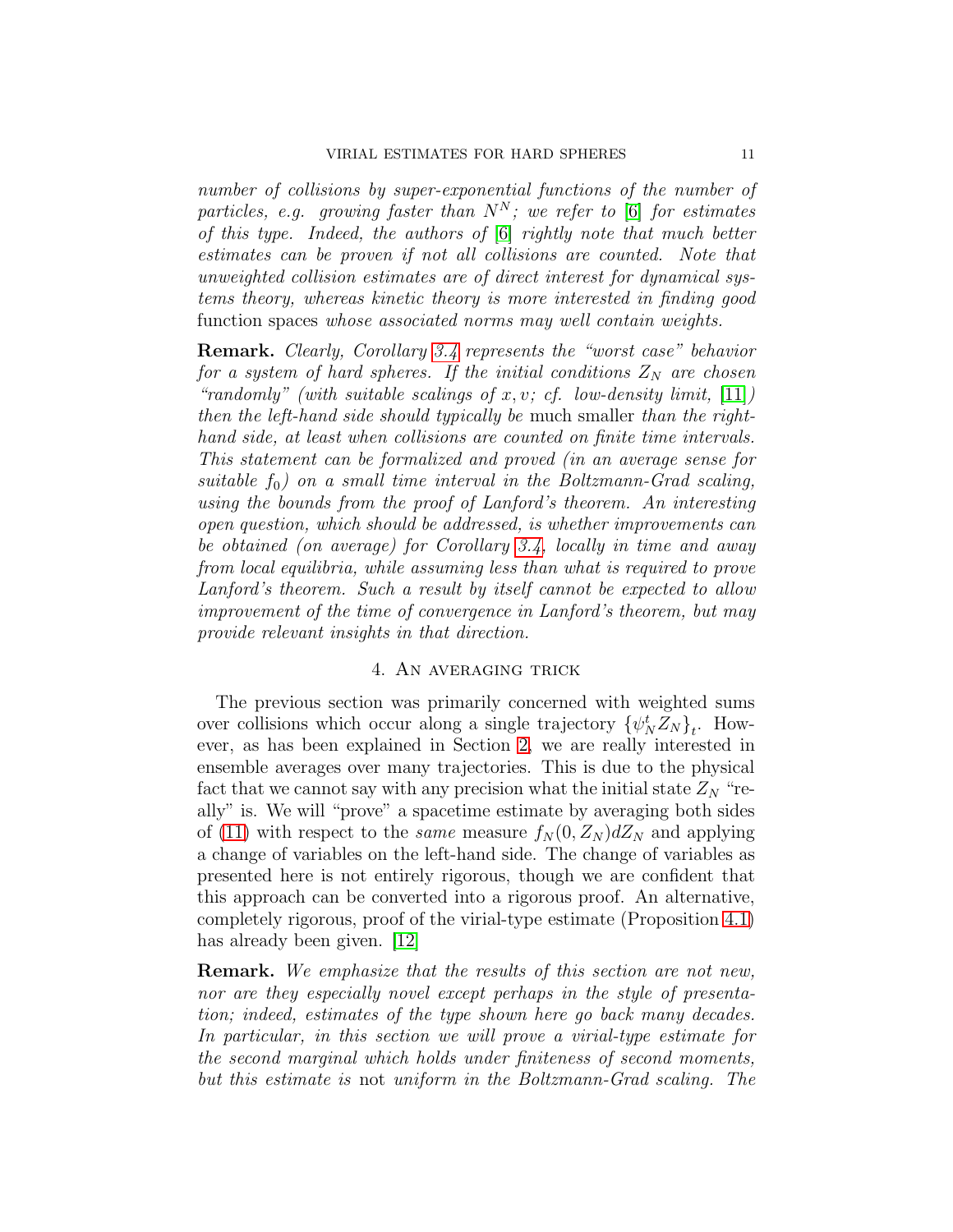novelty of our contribution is precisely the fact that virial estimates can sometimes provide nontrivial information in the Boltzmann-Grad scaling (not easily accessible by other means), but that discussion is deferred to Section [6.](#page-15-0)

We will find it helpful to define an auxiliary function,

$$
W_N^{(i,j)}(Z_N) = |(x_j - x_i) \cdot (v_j - v_i)| \tag{12}
$$

Observe that  $W_N^{(i,j)}(Z_N) = |\omega \cdot (v_j - v_i)|$  if  $Z_N \in \partial \mathcal{D}_N$  represents a collision between particles i and j with  $x_j = x_i + \omega$ . For any  $Z_N \in \mathcal{D}_N$ let  $\tilde{i}_N(Z_N)$ ,  $\tilde{j}_N(Z_N)$  be chosen such that  $0 < |x_{\tilde{i}_N} - x_{\tilde{j}_N}| \leq |x_i - x_j|$  for all  $i \neq j$ . This uniquely defines  $\tilde{i}_N, \tilde{j}_N$  (up to switching the two indices) for a.e.  $Z_N \in \mathcal{D}_N$  and also for a.e.  $Z_N \in \partial \mathcal{D}_N$ . Let us finally define

$$
W_N(Z_N) = W_N^{(\tilde{i}_N(Z_N), \tilde{j}_N(Z_N))} (Z_N)
$$
\n(13)

so that  $W_N(Z_N)$  is always equal to the correct collision parameter  $|\omega \cdot (v_j - v_i)|$  (when binary collisions are well-defined) globally along  $\partial \mathcal{D}_N$ .

The "proof" of the spacetime estimate is based on the following observation: the collision sum  $\sum_{k}$  on the left-hand side of [\(11\)](#page-9-2) may be re-cast as an integral in time:

$$
\sum_{k} W_{N} \left( \psi_{N}^{t_{k}} Z_{N} \right) \equiv \int_{\mathbb{R}} \delta_{\psi_{N}^{t} Z_{N} \in \partial \mathcal{D}_{N}} W_{N} \left( \psi_{N}^{t} Z_{N} \right) dt
$$

Average both sides with respect to  $f_N(0, Z_N) dZ_N$ .

$$
\int_{\mathcal{D}_N} \left\{ \sum_k W_N \left( \psi_N^{t_k} Z_N \right) \right\} f_N(0, Z_N) dZ_N =
$$
\n
$$
= \int_{\mathcal{D}_N} \int_{\mathbb{R}} \delta_{\psi_N^t Z_N \in \partial \mathcal{D}_N} W_N \left( \psi_N^t Z_N \right) f_N(0, Z_N) dt dZ_N
$$

The double integral on the right-hand side reduces (by Fubini) to an integral of "something" over  $\partial \mathcal{D}_N$ , due to the delta-function and the identity  $f_N(t, Z_N) = f_N(0, \psi_N^{-t} Z_N)$ . Unfortunately, making the change of variables precise requires a technical application of the divergence theorem and careful manipulation of delta functions. (The proof of [\[12\]](#page-21-12) avoids any mention of delta functions.) Here we record the result of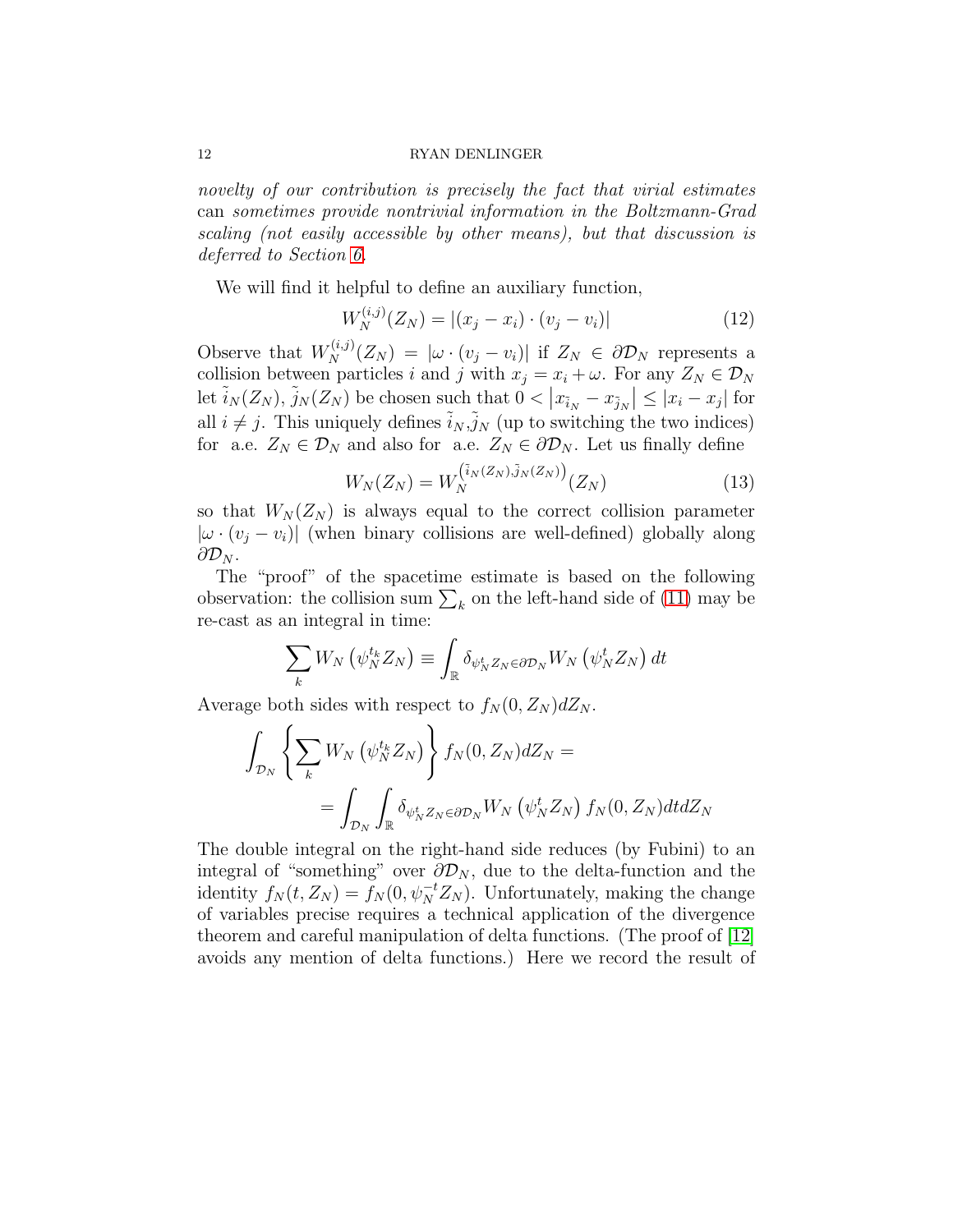correct manipulations:

<span id="page-12-1"></span>
$$
\int_{\mathcal{D}_N} \left\{ \sum_k W_N \left( \psi_N^{t_k} Z_N \right) \right\} f_N(0, Z_N) dZ_N =
$$
\n
$$
= \int_{\mathbb{R}} \int_{\partial \mathcal{D}_N} \left[ W_N \left( Z_N \right) \right]^2 f_N(t, Z_N) d\sigma_N dV_N dt \tag{14}
$$

where  $d\sigma_N dV_N$  represents the surface measure on  $\partial \mathcal{D}_N$ .

To conclude, we bound the left hand side of [\(14\)](#page-12-1) using Corollary [3.4,](#page-9-0) then reduce both sides using the symmetry of  $f_N(t)$  and the definition of the marginals of  $f_N(t)$ . We have also simplified the estimate by optimal choice of the parameter  $\lambda > 0$ .

<span id="page-12-0"></span>**Proposition 4.1.** For each  $N \in \mathbb{N}$ , let  $f_N(0)$  be an initial probability density on  $\mathcal{D}_N$ , which we assume to be symmetric under particle interchange, and let  $f_N(t, Z_N) = f_N(0, \psi_N^{-t} Z_N)$ . Let  $f_N^{(s)}(t), 1 \leq s \leq N$ , denote the s-marginal of  $f_N(t)$ . Further assume that  $f_N(0)$  is smooth and compactly supported in the interior of  $\mathcal{D}_N$ . Then for all  $2 \leq s \leq N$ there holds

<span id="page-12-2"></span>
$$
\sum_{1 \leq i < j \leq s} \int_{-\infty}^{\infty} \int_{\mathbb{R}^{ds} \times \mathbb{R}^{d(s-1)} \times \mathbb{S}^{d-1}} |\omega \cdot (v_j - v_i)|^2 \times
$$
\n
$$
\times f_N^{(s)}(t, \dots, x_i, v_i, \dots, x_i + \omega, v_j, \dots) d\omega dX_s^{(j)} dV_s dt \le
$$
\n
$$
\leq C_d \frac{s(s-1)}{N} \left( \int |x|^2 f_N^{(1)}(0, x, v) dx dv \right)^{\frac{1}{2}} \left( \int |v|^2 f_N^{(1)}(0, x, v) dx dv \right)^{\frac{1}{2}}
$$
\n(15)

where  $dX_s^{(j)} = dx_1 \dots dx_{j-1} dx_{j+1} \dots dx_s$  and  $C_d$  is a constant depending only on the dimension d.

Remark. It is possible to compare Proposition [4.1](#page-12-0) with Lemma 1 of [\[16\]](#page-21-6); several other related formulas may also be found in [\[14\]](#page-21-9).

Remark. Note that, up to constants, Proposition [4.1](#page-12-0) is formally equiv-alent to Corollary [3.4](#page-9-0) because we can always fix a point  $Z_N^0 \in \mathcal{D}_N$  (such that the trajectory  $\{\psi_N^t Z_N^0\}_t$  is globally defined) and let

$$
f_N(0, Z_N) = \frac{1}{N!} \sum_{\sigma \in \mathcal{S}_N} \delta_{Z_N = \sigma Z_N^0}
$$
 (16)

Therefore, just as Corollary [3.4](#page-9-0) is suboptimal for "many" choices of initial condition  $Z_N$  (under suitable scalings), Proposition [4.1](#page-12-0) is suboptimal for most physically relevant densities  $f_N(0)$ . Again this is not a theorem but an empirical observation, rooted in the apparent success of kinetic theory in describing physical reality.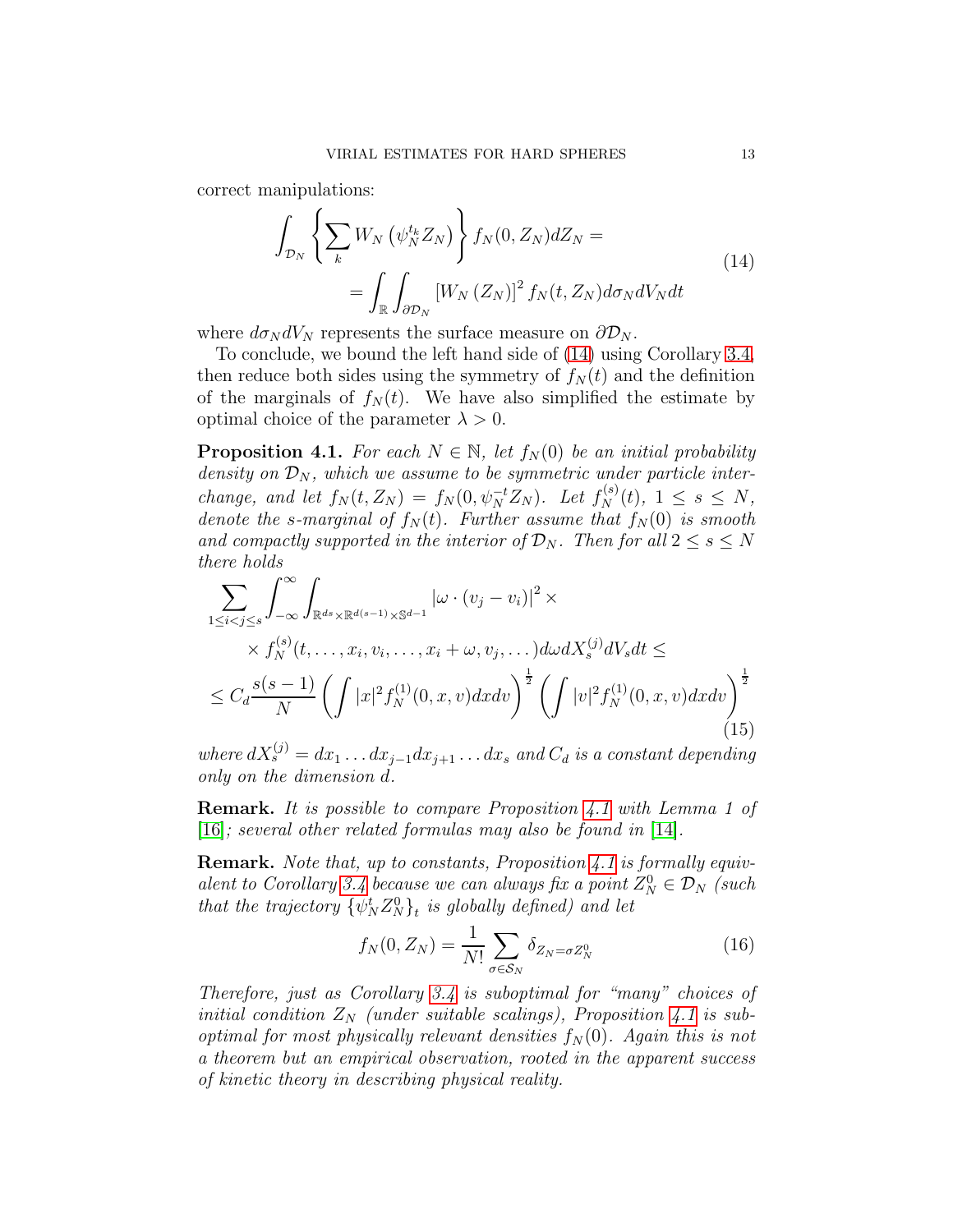## 5. Factorized Data

<span id="page-13-0"></span>In this section, and for the remainder of the work, we will assume that spheres are re-scaled to have diameter  $\varepsilon > 0$  instead of diameter 1. Thus the proper condition defining  $\mathcal{D}_N$  is  $|x_i - x_j| > \varepsilon$  instead of  $|x_i - x_j| > 1.$ 

$$
\mathcal{D}_N = \left\{ Z_N = (X_N, V_N) \in \mathbb{R}^{dN} \times \mathbb{R}^{dN} \, | \forall 1 \le i < j \le N, \ |x_i - x_j| > \varepsilon \right\} \tag{17}
$$

Moreover, we assume the Boltzmann-Grad scaling  $N\varepsilon^{d-1} = 1$ ; physically, this means that the mean free path for a typical particle is of order one. Note that the total volume occupied by all N particles is of order  $\varepsilon$ ; hence, the Boltzmann-Grad limit describes a state of low density.

Suppose  $f_0(x, v)$  is a measurable function on  $\mathbb{R}^d \times \mathbb{R}^d$  with

$$
0 \le f_0(x, v) \in \left( L^1_{x,v} \cap L^\infty_x L^1_v \right) \left( \mathbb{R}^d \times \mathbb{R}^d \right) \tag{18}
$$

Furthermore let us suppose, for convenience, that  $f_0$  is a normalized probability distribution:

$$
\int_{\mathbb{R}^{2d}} f_0(x, v) dx dv = 1 \tag{19}
$$

Then it is natural to define "factorized" states on  $\mathcal{D}_N$  in the following way:

$$
f_N(0, Z_N) = \mathcal{Z}_N^{-1} f_0^{\otimes N}(Z_N) \mathbf{1}_{Z_N \in \mathcal{D}_N}
$$
(20)

Here  $\mathcal{Z}_N$  is the partition function,

$$
\mathcal{Z}_N = \int_{\mathbb{R}^{2dN}} f_0^{\otimes N}(Z_N) \mathbf{1}_{Z_N \in \mathcal{D}_N} dZ_N \tag{21}
$$

We will use the imprecise shorthand  $f_N(0) \sim f_0^{\otimes N}$  for such "factorized" initial data. Then it is possible to prove the following pointwise estimate for the first marginal at  $t = 0$ , valid for almost every  $(x, v) \in \mathbb{R}^{2d}$ under the Boltzmann-Grad scaling  $N\varepsilon^{d-1} = 1$ , for all small enough  $\varepsilon > 0$  depending only on  $f_0$  and d:

$$
\left| f_N^{(1)}(0, x, v) - f_0(x, v) \right| \le C_d \| f_0 \|_{L_x^{\infty} L_v^1} f_0(x, v) \varepsilon \tag{22}
$$

Similar pointwise convergence estimates (also of order  $\varepsilon$ ) are available for higher order marginals  $f_N^{(s)}(0)$  as well, as long as s is fixed as  $N \to$  $\infty$ . We refer to [\[13\]](#page-21-2) or [\[12\]](#page-21-12) for detailed proofs.

The  $\mathcal{O}(\varepsilon)$  convergence rate for the first marginal at  $t = 0$  arises from careful partition function estimates, and is intuitively due to the fact that the total volume occupied by all particles is roughly  $N\varepsilon^d$ , that is,  $\mathcal{O}(\varepsilon)$  in the Boltzmann-Grad scaling  $N\varepsilon^{d-1} = 1$ . It is not hard to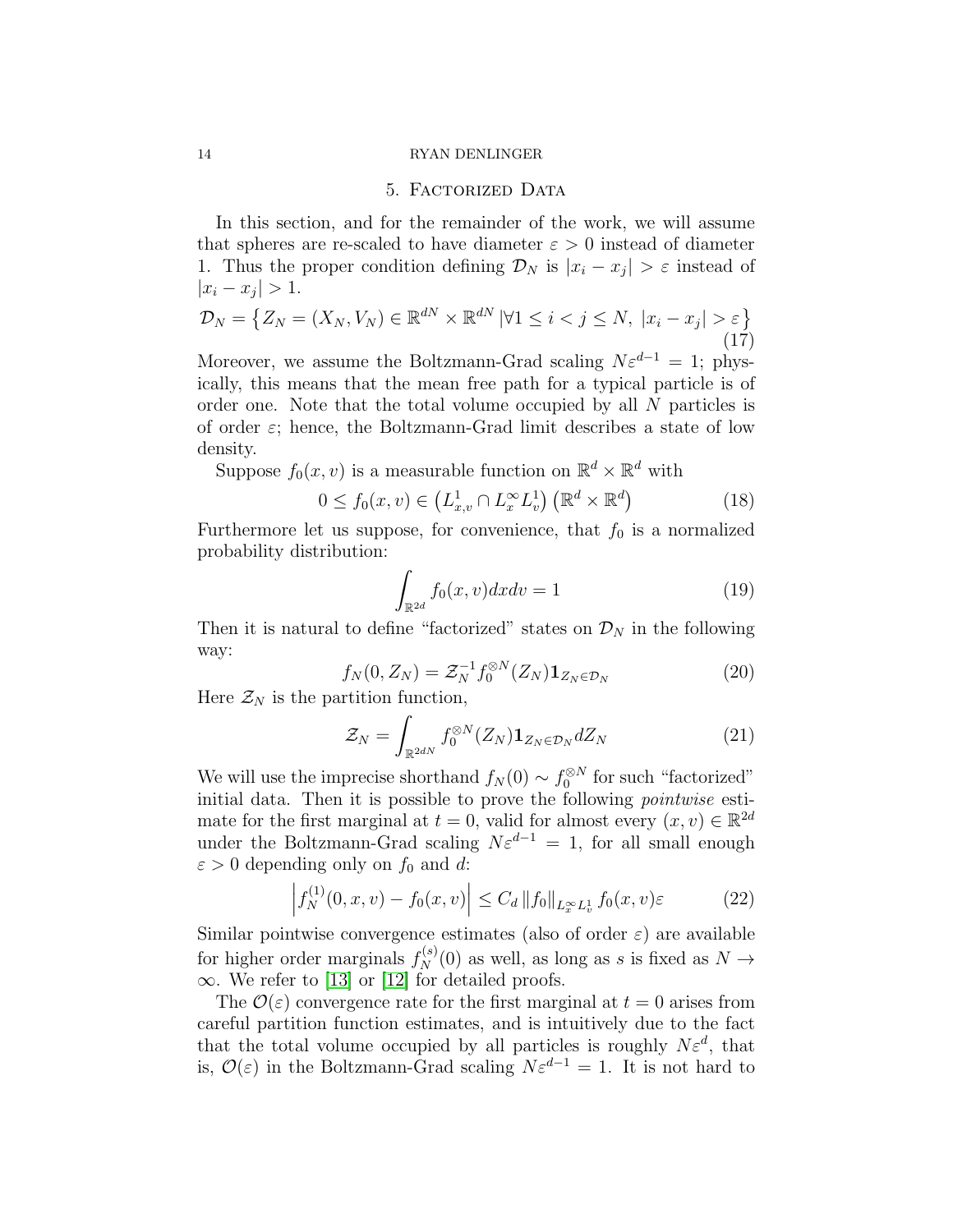derive *worse* convergence rates under weaker regularity assumptions, e.g.  $f_0 \in L_x^p L_v^1$  with  $d < p < \infty$ . However, as far as we are aware, one does not obtain an error which is *smaller* than  $\mathcal{O}(\varepsilon)$  even if  $f_0$  is in the Schwartz class, or jointly Gaussian in  $x$  and  $v$ .

Let us now assume that  $f_0$  is in the Schwartz class and let  $f(t)$  be the solution of Boltzmann's equation (on a small time interval) with hard sphere interaction and  $f(0) = f_0$ :

$$
(\partial_t + v \cdot \nabla_x) f(t, x, v) = Q^+(f, f)(t, x, v) - Q^-(f, f)(t, x, v)
$$
 (23)

$$
Q^{+}(f,f) = \int_{\mathbb{R}^{d} \times \mathbb{S}^{d-1}} d\omega dv_2 \left| \omega \cdot (v - v_2) \right| f(t, x, v^*) f(t, x, v_2^*) \tag{24}
$$

$$
Q^{-}(f,f) = \int_{\mathbb{R}^{d} \times \mathbb{S}^{d-1}} d\omega dv_2 \left| \omega \cdot (v - v_2) \right| f(t, x, v) f(t, x, v_2)
$$
(25)

Here we define the collisional change of variables, for a unit vector  $\omega \in \mathbb{S}^{d-1}$  and any  $v, v_2 \in \mathbb{R}^d$ ,

$$
v^* = v + \omega \omega \cdot (v_2 - v)
$$
  
\n
$$
v_2^* = v_2 - \omega \omega \cdot (v_2 - v)
$$
\n(26)

In the mid 1970s, Oscar Lanford showed that if  $f_0(x, v)$  is nice enough (say smooth with compact support on  $\mathbb{R}^{2d}$ ) then the function  $f_N(t, Z_N)$  =  $f_N(0, \psi_N^{-t} Z_N)$  with initial data  $f_N(0) \sim f_0^{\otimes N}$  has first marginal converging to the solution of Boltzmann's equation on a small time interval in the Boltzmann-Grad scaling  $N\varepsilon^{d-1} = 1$ . [\[17\]](#page-21-3) Namely, for some small  $T > 0$  depending on  $f_0$ , any  $t \in [0, T]$ , and almost every  $x, v \in \mathbb{R}^d$ ,

$$
\lim_{N \to \infty} f_N^{(1)}(t, x, v) = f(t, x, v)
$$
\n(27)

Moreover it follows from Lanford's proof that the higher order marginals, say  $f_N^{(s)}(t)$ , converge to the tensor products  $f(t)^{\otimes s}$ . Lanford's theorem was the first rigorous justification of kinetic theory from deterministic Newtonian mechanics, and his proof remains the basis of most of the more recent developments in first principles derivations of collisional kinetic equations.

Remark. We must point out that a completely different point of view, pioneered by Kac and McKean, is to start with a stochastic model in which the microscopic position coordinates are essentially hidden variables. In these models, the impact parameter is automatically random even in the N particle system, and much more detailed results are available. Most notably, unlike the Lanford theorem, the convergence to Boltzmann is often proven globally in time. We refer to [\[19\]](#page-21-16) and references therein for more details.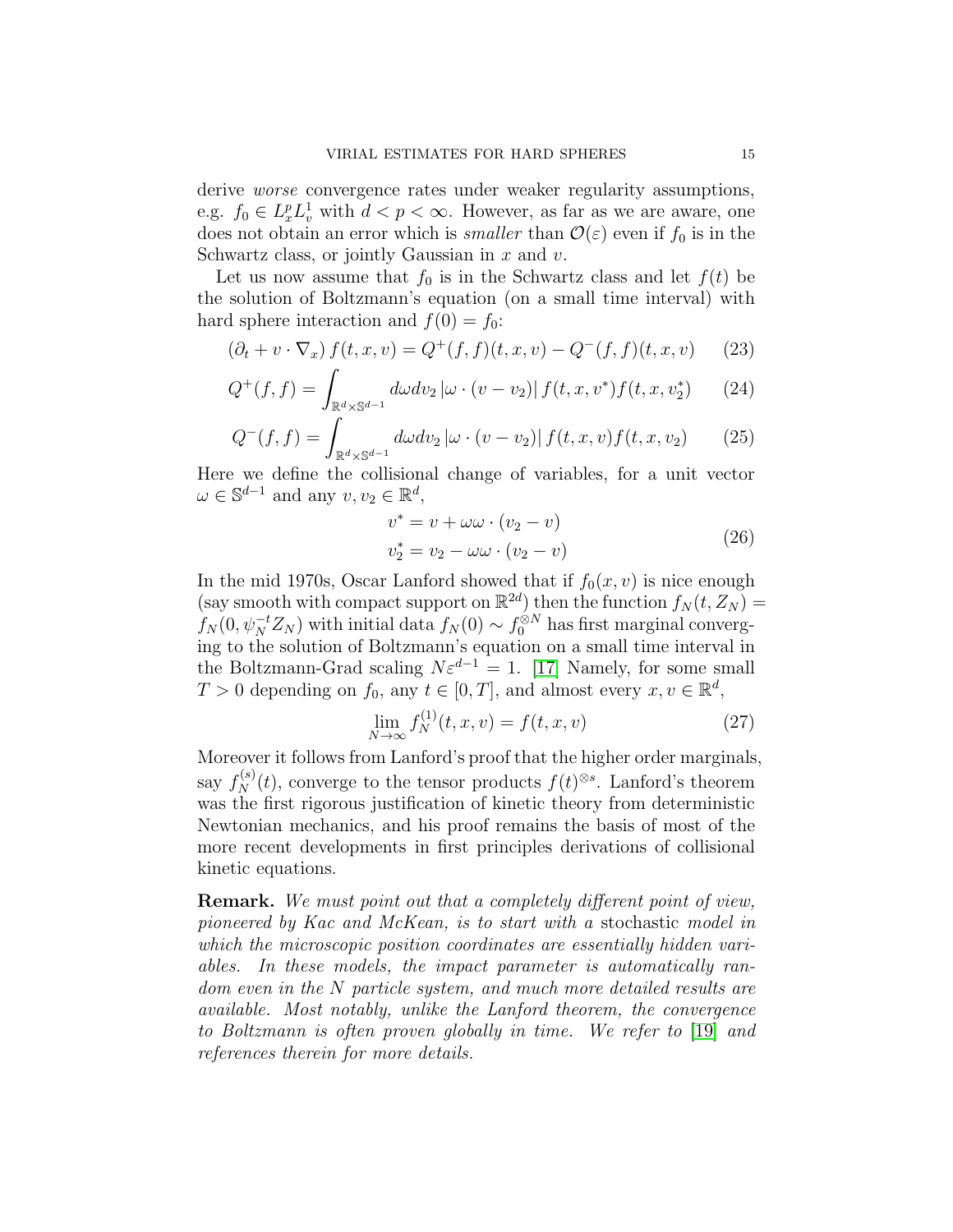Within the past few years, a number of authors have worked to make Lanford's theorem into a more quantitative result. Arguably the most notable contribution along these lines is [\[13\]](#page-21-2), in which convergence rates of order  $\mathcal{O}\left(\varepsilon^{\frac{d-1}{d+1}-}\right)$  were obtained. (The convergence can be proven in  $L_{x,v}^{\infty}$  for the first marginal, but not for higher marginals, due to issues of irreversibility which we do not discuss here.) It is not established in [\[13\]](#page-21-2) whether the convergence rate obtained therein is optimal (nor does there seem to be a particularly compelling reason that it should be optimal). Intuitively it should not be possible to obtain an error that is much smaller than  $\mathcal{O}(\varepsilon)$ , since such small errors cannot even be proven at  $t = 0$ . We are not aware of any proof in the literature that the convergence rate in Lanford's theorem can be  $\mathcal{O}(\varepsilon^{1-})$ ; however, what we will prove here is that the  $L_{x,v}^{\infty}$  error (of the first marginal) certainly cannot be much *smaller* than  $\mathcal{O}(\varepsilon)$ . The proof is based on a virial-type inequality similar to [\(15\)](#page-12-2).

## <span id="page-15-0"></span>6. On Convergence Rates in Lanford's Theorem

In this section we will establish a lower bound on the convergence rate in Lanford's theorem; throughout our discussion, we will actually assume Maxwellian tails jointly in x and v, as in [\[15,](#page-21-5) [16\]](#page-21-6). Before stating our main result, a few comments are in order. The first is that conservation laws may automatically imply bounds from below: after all, we certainly have

$$
\int_{\mathbb{R}^{2d}} |v|^2 f_N^{(1)}(t, x, v) dx dv = \int_{\mathbb{R}^{2d}} |v|^2 f_N^{(1)}(0, x, v) dx dv \qquad (28)
$$

Therefore, in the event that  $f_N(0)$  is chosen to satisfy the following inequality:

$$
\liminf_{N \to \infty} \varepsilon^{-1} \left| \int_{\mathbb{R}^{2d}} |v|^2 f_N^{(1)}(0, x, v) dx dv - \int_{\mathbb{R}^{2d}} |v|^2 f_0(x, v) dx dv \right| > 0 \tag{29}
$$

then  $f_N^{(1)}(t)$  cannot be within  $o(\varepsilon)$  of  $f(t)$ , since the kinetic energy witnesses a slower convergence rate. On the other hand, by the example below, it is not hard to construct factorized densities  $f_N(0)$  which satisfy both

<span id="page-15-1"></span>
$$
\int_{\mathbb{R}^{2d}} |v|^2 f_N^{(1)}(0, x, v) dx dv = \int_{\mathbb{R}^{2d}} |v|^2 f_0(x, v) dx dv \tag{30}
$$

and

<span id="page-15-2"></span>
$$
\int_{\mathbb{R}^{2d}} v f_N^{(1)}(0, x, v) dx dv = \int_{\mathbb{R}^{2d}} v f_0(x, v) dx dv \tag{31}
$$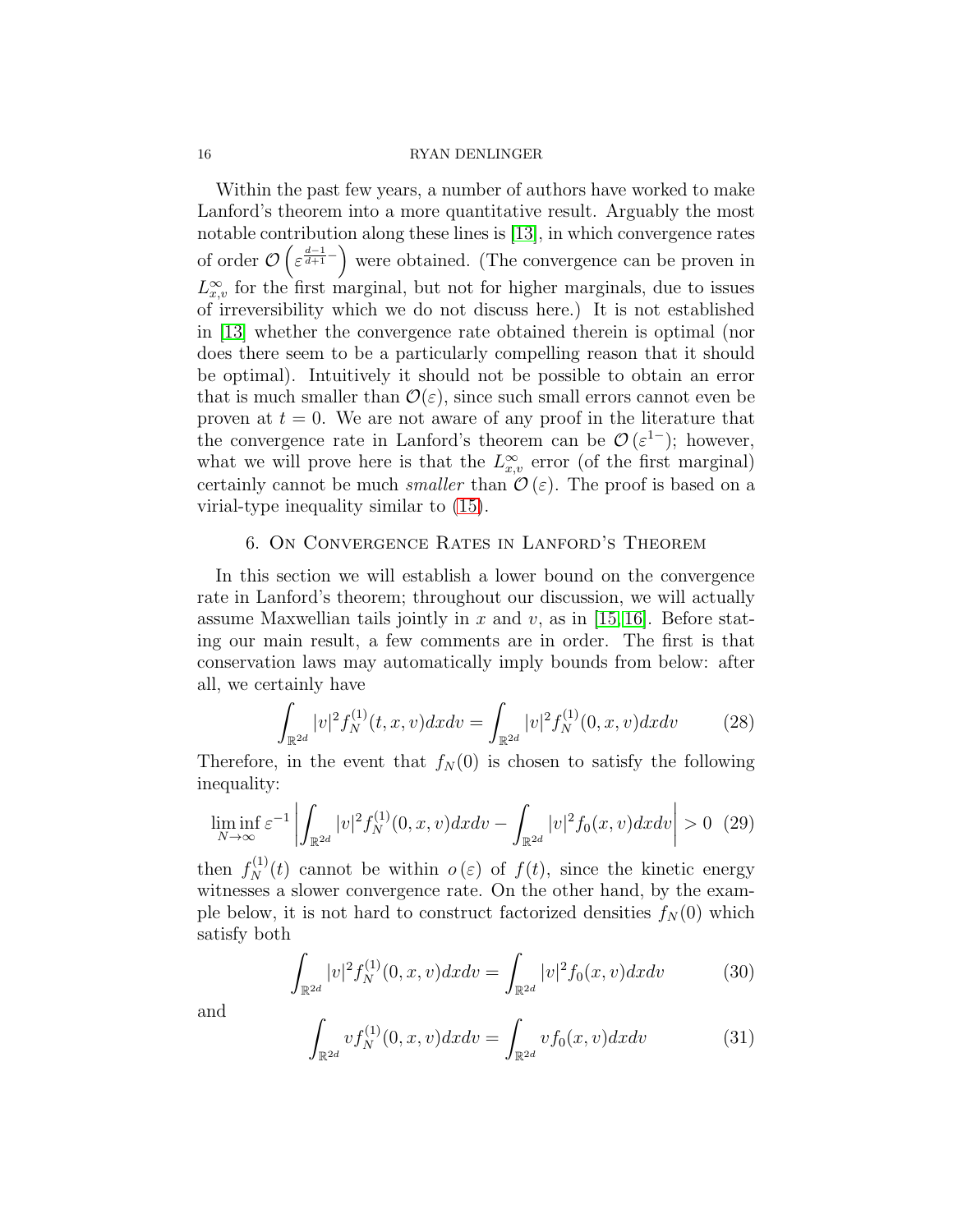Therefore the conserved moments do not always place a lower bound on the convergence rate in Lanford's theorem.

<span id="page-16-0"></span>**Example 6.1.** Fix a large number K. Let  $\mathcal J$  be a (possibly uncountable) index set and let  $\mu$  be a probability measure on on  $\mathcal J$ . For  $\mu$ -a.e.  $\alpha \in \mathcal{J}$ , measurably with respect to  $\alpha$ , we pick a non-negative measurable function  $\rho_\alpha(x)$  with  $\int \rho_\alpha(x)dx = 1$  and  $\|\rho_\alpha\|_\infty \le K$ , and a non-negative measurable function  $m_{\alpha}(v)$  with  $\int m_{\alpha}(v)dv = 1$ ,  $\int v m_{\alpha}(v)dv = 0$  and  $\int |v|^2 m_\alpha(v) dv = 1$ . Then if we write

$$
f_0(x,v) = \int_{\mathcal{J}} d\mu(\alpha)\rho_\alpha(x)m_\alpha(v)
$$
 (32)

and let  $f_N(0) \sim f_0^{\otimes N}$  as in Section [5,](#page-13-0) then we have both [\(30\)](#page-15-1) and [\(31\)](#page-15-2).

The second observation is that (under natural decay assumptions) we can place lower bounds on the  $L^{\infty}$  error, up to powers of  $\log \frac{1}{\varepsilon}$ , by placing lower bounds on a weighted  $L^1$  error. To see why, observe that if both  $f_N^{(1)}(t)$  and  $f(t)$  have Maxwellian tails jointly in x and v (as in the work of [\[15,](#page-21-5) [16\]](#page-21-6)) then there exists a number  $k = k(t) > 0$ (depending on f) such that the following estimate holds for all  $C > 0$ :

$$
\int_{\mathbb{R}^{2d}} (|x|^2 + |v|^2) \left| f_N^{(1)}(t) - f(t) \right| dx dv \lesssim
$$
\n
$$
\lesssim \left( C \log \frac{1}{\varepsilon} \right)^{d+1} \left\| f_N^{(1)}(t, x, v) - f(t, x, v) \right\|_{L^{\infty}_{x, v}} + \varepsilon^{kC}
$$
\n(33)

Hence we will not actually mention the  $L^{\infty}_{x,v}$  norm in stating our main result.

Finally, we remark that for any solution  $f(t)$  of Boltzmann's equation having enough regularity and decay in  $x$  and  $v$ , there holds

<span id="page-16-1"></span>
$$
\frac{d}{dt} \int_{\mathbb{R}^{2d}} \left( x \cdot v - |v|^2 t \right) f(t, x, v) dx dv = 0 \tag{34}
$$

We will not actually use any regularity properties of Boltzmann's equation aside from [\(34\)](#page-16-1). Therefore, instead of trying to find optimal conditions which guarantee [\(34\)](#page-16-1), we will simply include [\(34\)](#page-16-1) as a hypothesis in the theorem.

<span id="page-16-2"></span>**Theorem 6.1.** Let  $f_N(t, Z_N)$  be a non-negative solution of the Liouville equation for N identical hard spheres of diameter  $\varepsilon > 0$ , for each N in the Boltzmann-Grad scaling  $N\varepsilon^{d-1} = 1$ . We suppose that  $f_N$  is symmetric under particle interchange, that  $f_N$  is a probability density,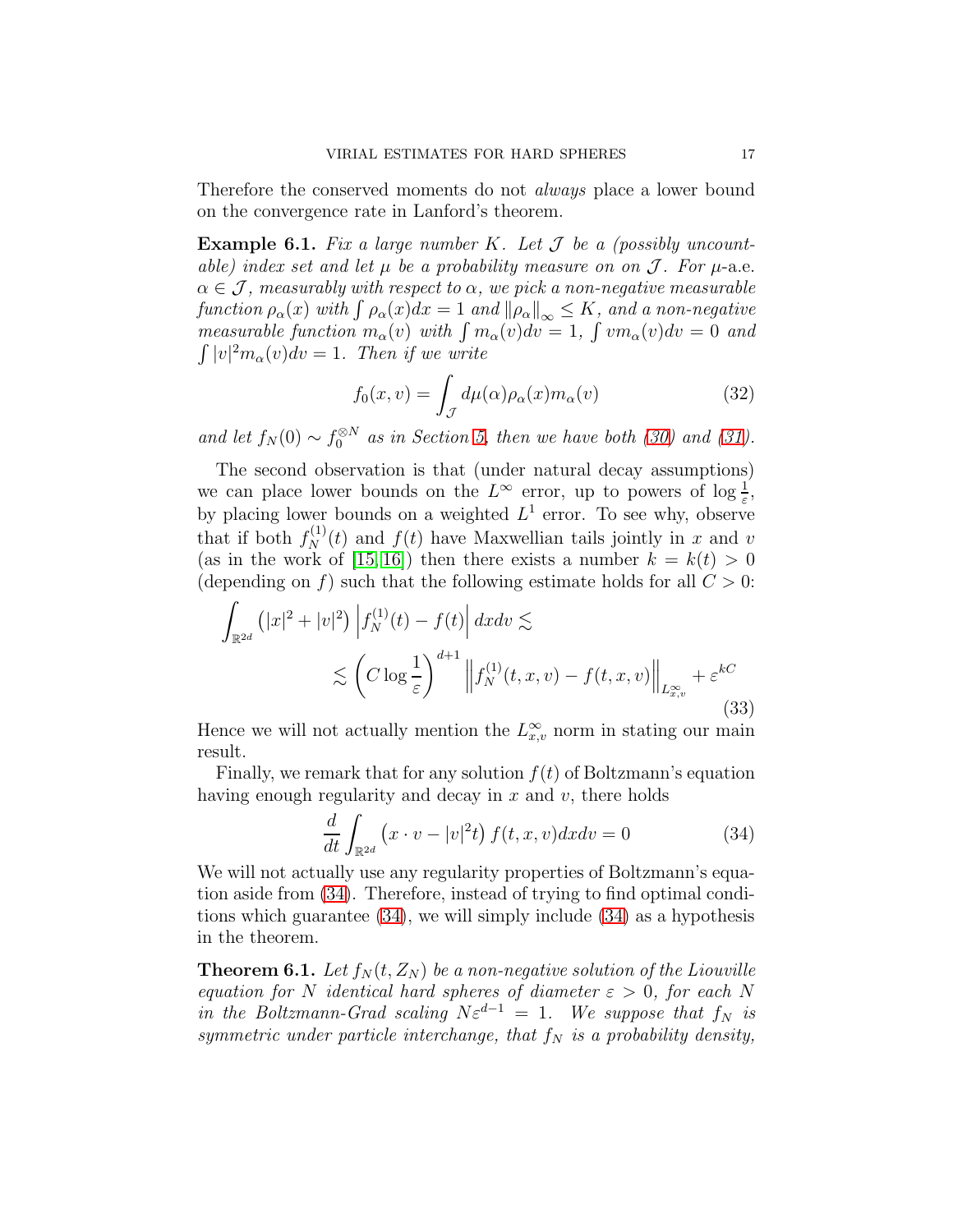and that the following moment estimate holds:

$$
\sup_{N} \frac{1}{N} \int_{\mathcal{D}_N} \sum_{i=1}^{N} \left( |x_i|^2 + |v_i|^2 \right) f_N(0, Z_N) dZ_N < \infty \tag{35}
$$

Additionally, assume that  $f(t)$  is a solution of the Boltzmann equation which satisfies

<span id="page-17-1"></span>
$$
\forall t \in [0, T], \quad \int_{\mathbb{R}^{2d}} \left( x \cdot v - |v|^2 t \right) f(t, x, v) dx dv = \int_{\mathbb{R}^{2d}} x \cdot v f(0, x, v) dx dv
$$
\n(36)

Assume, moreover, that  $f(t)$  does not satisfy the free transport equation on any open subinterval of  $[0, T]$ . Finally, assume that

<span id="page-17-2"></span>
$$
\lim_{N \to \infty} f_N^{(1)}(t) = f(t) \tag{37}
$$

holds in the sense of distributions for each  $t \in [0, T]$ . Then for any  $T_1, T_2$  with  $0 \leq T_1 < T_2 \leq T$  we have

<span id="page-17-0"></span>
$$
\liminf_{N \to \infty} \varepsilon^{-1} \sup_{t \in [T_1, T_2]} \int_{\mathbb{R}^{2d}} \left( |x|^2 + |v|^2 \right) \left| f_N^{(1)}(t) - f(t) \right| dx dv > 0 \tag{38}
$$

Remark. The requirement that f is not a solution of free transport is a technical condition; it excludes local Maxwellian functions, e.g.  $f(t) = ce^{-|x-vt|^2}e^{-|v|^2}$ . It is expected that optimal  $\mathcal{O}(\varepsilon)$  convergence rates hold for such solutions, but this is not a part of the theorem.

**Remark.** The conditions of Theorem [6.1](#page-16-2) are satisfied if  $f_0 : \mathbb{R}^d \times \mathbb{R}^d \to$  $\mathbb R$  is a smooth, compactly supported, non-negative probability density function, with associated solution  $f(t)$  of Boltzmann's equation; and,  $f_N(0) \sim f_0^{\otimes N}$  as in Section [5,](#page-13-0) and T is the small time appearing in the original theorem of Lanford. [\[17\]](#page-21-3)

**Remark.** The supremum over  $[T_1, T_2]$  in [\(38\)](#page-17-0) can actually be replaced by a supremum over the two-point set  $\{T_1, T_2\}$  (the proof is the same).

*Proof.* We will assume that [\(38\)](#page-17-0) fails for some  $T_1, T_2$  in order to reach a contradiction. We have the following virial identity (see the proof of Proposition 1.3.5 in [\[12\]](#page-21-12), or average out [\(7\)](#page-8-2) in the manner of Section [4\)](#page-10-0):

$$
\int_{\mathbb{R}^{2d}} \left( x \cdot v - |v|^2 T_2 \right) f_N^{(1)}(T_2) dx dv - \int_{\mathbb{R}^{2d}} \left( x \cdot v - |v|^2 T_1 \right) f_N^{(1)}(T_1) dx dv
$$
\n
$$
= C_d \frac{N-1}{2} \varepsilon^d \int_{T_1}^{T_2} \int_{\mathbb{R}^d \times \mathbb{R}^d \times \mathbb{R}^d \times \mathbb{S}^{d-1}} |\omega \cdot (v_2 - v_1)|^2 \times
$$
\n
$$
\times f_N^{(2)}(t, x_1, v_1, x_1 + \varepsilon \omega, v_2) d\omega dx_1 dv_1 dv_2 dt
$$
\n(39)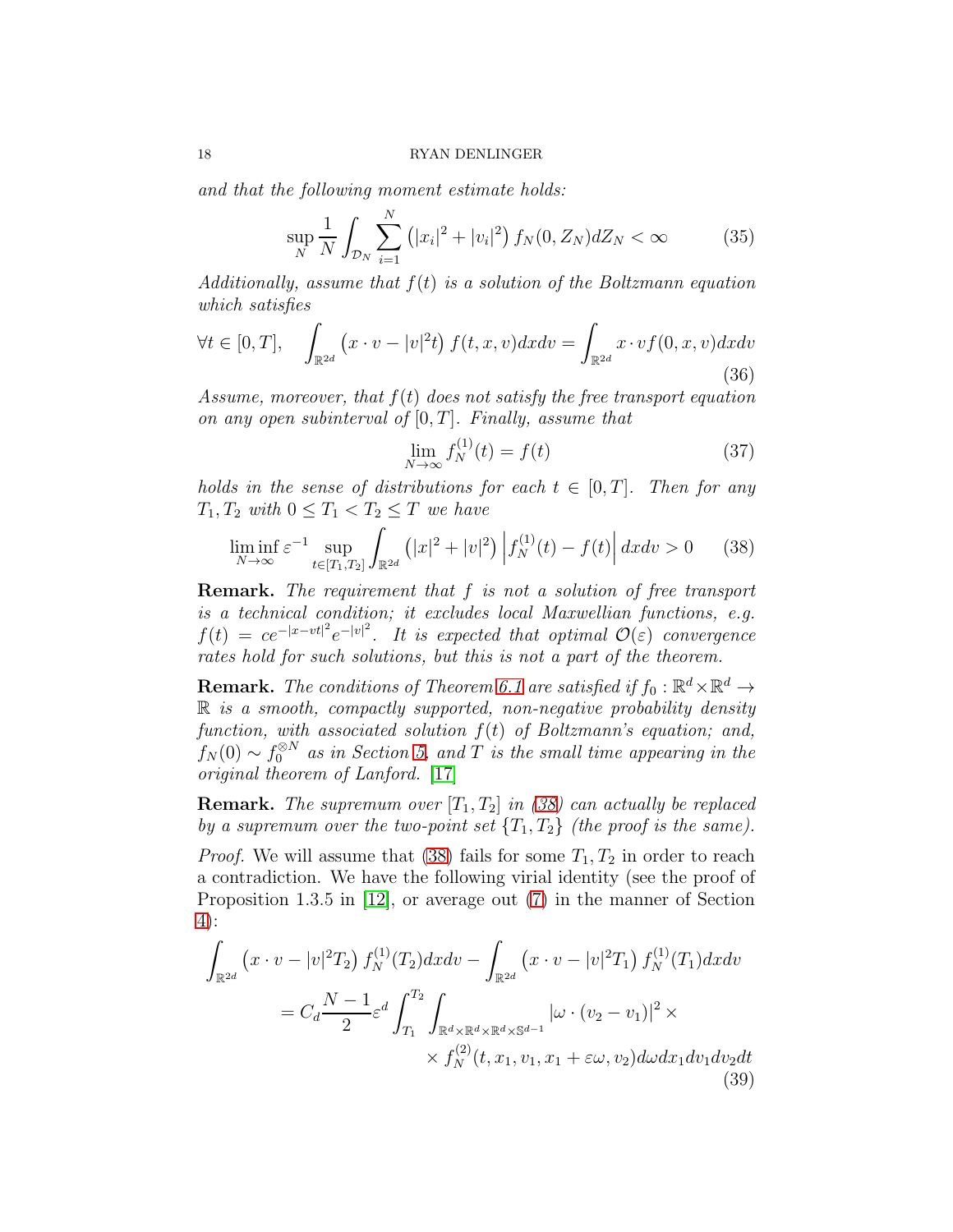Therefore, using the Boltzmann-Grad scaling  $N\varepsilon^{d-1} = 1$  and [\(36\)](#page-17-1), we obtain:

$$
\int_{T_1}^{T_2} \int_{\mathbb{R}^d \times \mathbb{R}^d \times \mathbb{R}^d \times \mathbb{S}^{d-1}} |\omega \cdot (v_2 - v_1)|^2 f_N^{(2)}(t, x_1, v_1, x_1 + \varepsilon \omega, v_2) d\omega dx_1 dv_1 dv_2 dt
$$
  

$$
\leq C_{d,T} \varepsilon^{-1} \sup_{t \in [T_1, T_2]} \int_{\mathbb{R}^{2d}} (|x|^2 + |v|^2) |f_N^{(1)}(t, x, v) - f(t, x, v)| dx dv
$$
  
(40)

Here we have used the triangle inequality and the fact that [\(36\)](#page-17-1) holds with  $t = T_1$  and  $t = T_2$ .

Hence if  $(38)$  is not true then there exists a subsequence N' (depending on  $T_1, T_2$ ) such that

<span id="page-18-0"></span>
$$
\lim_{N'} \int_{T_1}^{T_2} \int |\omega \cdot (v_2 - v_1)|^2 f_{N'}^{(2)}(t, x_1, v_1, x_1 + \varepsilon \omega, v_2) d\omega dx_1 dv_1 dv_2 dt = 0
$$
\n(41)

The remainder of the proof consists in showing that [\(41\)](#page-18-0) combined with [\(37\)](#page-17-2) implies that  $f(t)$  satisfies the free transport equation on  $[T_1, T_2]$ .

Define the transport semigroup, which acts on a function  $g(x, v)$ , by the formula

$$
\left[\mathcal{T}(\tau)g\right](x,v) = g(x - \tau v, v)
$$
\n(42)

Also define the (lowest order) BBGKY collision operator

$$
C_2 f_N^{(2)}(t, x_1, v_1) = \int_{\mathbb{R}^d \times \mathbb{S}^{d-1}} \omega \cdot (v_2 - v_1) f_N^{(2)}(t, x_1, v_1, x_1 + \varepsilon \omega, v_2) d\omega dv_2
$$
\n(43)

Then we have (see [\[13\]](#page-21-2), note that there is a factor of  $(N-1)\varepsilon^{d-1}$  which we ignore in view of the Boltzmann-Grad scaling):

$$
(\partial_t + v \cdot \nabla_x) f_N^{(1)}(t) = C_2 f_N^{(2)}(t)
$$
 (44)

Therefore for  $t \in [T_1, T_2]$  we have the Duhamel representation

$$
f_N^{(1)}(t) = \mathcal{T}(t - T_1) f_N^{(1)}(T_1) + \int_{T_1}^t \mathcal{T}(t - \tau) C_2 f_N^{(2)}(\tau) d\tau \qquad (45)
$$

Let us employ the usual  $L^2$  inner product

$$
\langle \varphi, f \rangle = \int_{\mathbb{R}^{2d}} \varphi(x, v) f(x, v) dx dv \tag{46}
$$

Then for any smooth compactly supported function  $\varphi$  and any  $t \in$  $[T_1, T_2]$  we have

$$
\left\langle \varphi, f_N^{(1)}(t) - \mathcal{T}(t - T_1) f_N^{(1)}(T_1) \right\rangle = \int_{T_1}^t \left\langle \varphi, \mathcal{T}(t - \tau) C_2 f_N^{(2)}(\tau) \right\rangle d\tau
$$
\n(47)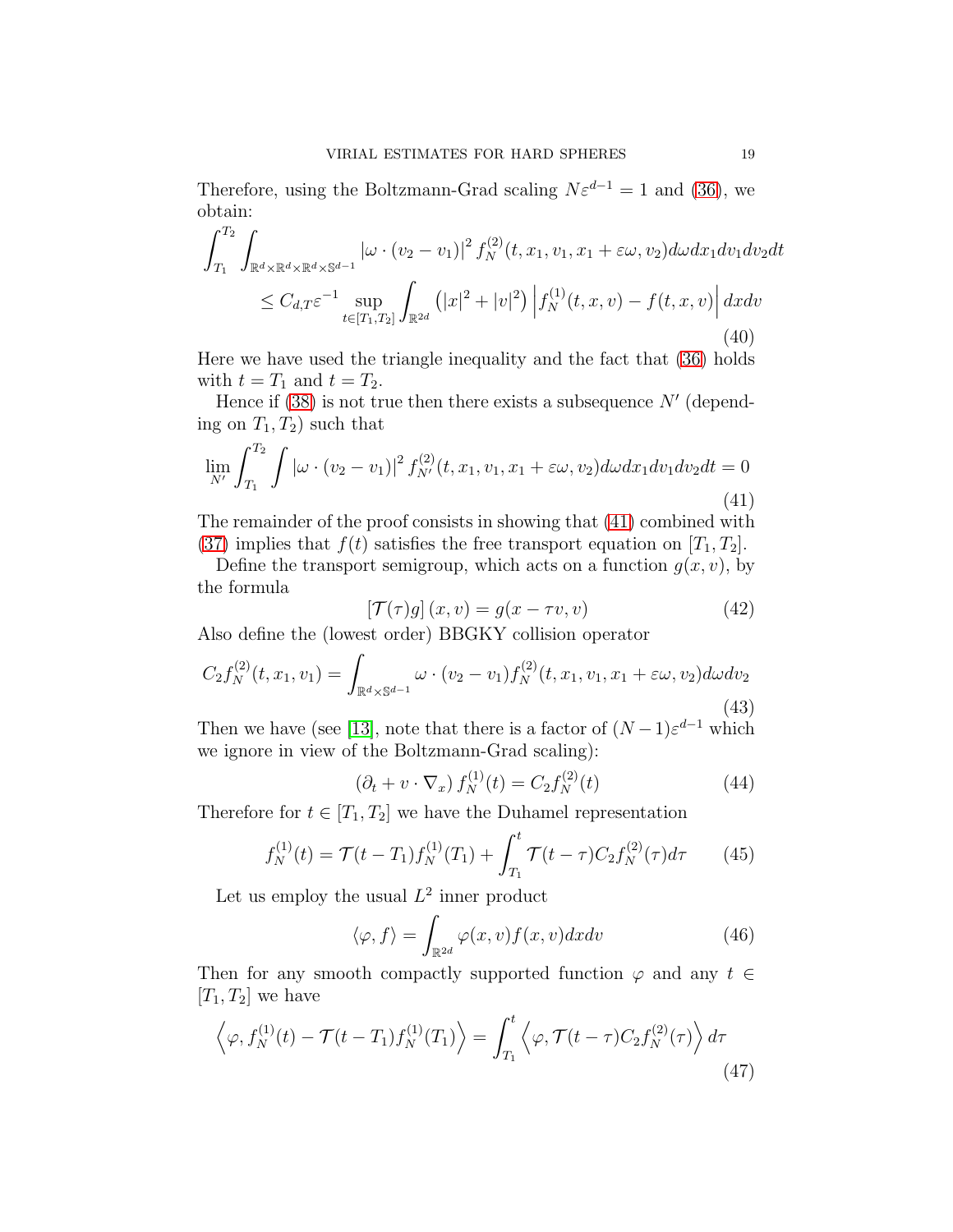Now by [\(37\)](#page-17-2) and the assumption that  $f(t)$  does not solve the free transport equation on  $[T_1, T_2]$ , in order to reach a contradiction it suffices to show:

$$
\lim_{N'} \int_{T_1}^t \left\langle \varphi, \mathcal{T}(t-\tau) C_2 f_N^{(2)}(\tau) \right\rangle d\tau = 0 \tag{48}
$$

Using duality we have

$$
\int_{T_1}^t \left\langle \varphi, \mathcal{T}(t-\tau) C_2 f_N^{(2)}(\tau) \right\rangle d\tau = \int_{T_1}^t \left\langle \mathcal{T}(-(t-\tau))\varphi, C_2 f_N^{(2)}(\tau) \right\rangle d\tau
$$

$$
= \int_{T_1}^t \left\langle \Phi(\tau), C_2 f_N^{(2)}(\tau) \right\rangle d\tau
$$
(49)

Here we have defined (considering  $t$  fixed)

$$
\Phi(\tau) = \mathcal{T}(-(t-\tau))\varphi \tag{50}
$$

Using the definition of the BBGKY collision operator, we have

<span id="page-19-0"></span>
$$
\int_{T_1}^t \left\langle \Phi(\tau), C_2 f_N^{(2)}(\tau) \right\rangle d\tau =
$$
\n
$$
\int_{T_1}^t \int d\tau d\omega dx_1 dv_1 dv_2 \, \omega \cdot (v_2 - v_1) \Phi(\tau, x_1, v_1) f_N^{(2)}(\tau, x_1, v_1, x_1 + \varepsilon \omega, v_2)
$$
\n(51)

We recall the collisional change of variables

$$
v_1^* = v_1 + \omega \omega \cdot (v_2 - v_1) v_2^* = v_2 - \omega \omega \cdot (v_2 - v_1)
$$
 (52)

as well as the boundary condition

$$
f_N^{(2)}(\tau, x_1, v_1^*, x_1 + \varepsilon \omega, v_2^*) = f_N^{(2)}(\tau, x_1, v_1, x_1 + \varepsilon \omega, v_2)
$$
(53)

hence what we need to control is the difference

$$
\Phi(\tau, x_1, v_1) - \Phi(\tau, x_1, v_1^*)
$$
\n(54)

Of course for  $T_1 \leq \tau \leq t$  we have

$$
|\Phi(\tau, x_1, v_1) - \Phi(\tau, x_1, v_1^*)| \le ||\nabla_v \Phi(\tau)||_{L^{\infty}_{x,v}} |v_1 - v_1^*|
$$
  
=  $||\nabla_v \Phi(\tau)||_{L^{\infty}_{x,v}} |\omega \cdot (v_2 - v_1)|$  (55)  
 $\le C_T ||\nabla_{x,v} \varphi||_{\infty} |\omega \cdot (v_2 - v_1)|$ 

(This trick is inspired by related work due to Cercignani using the Bony functional. [\[7](#page-20-5)[–9\]](#page-20-6))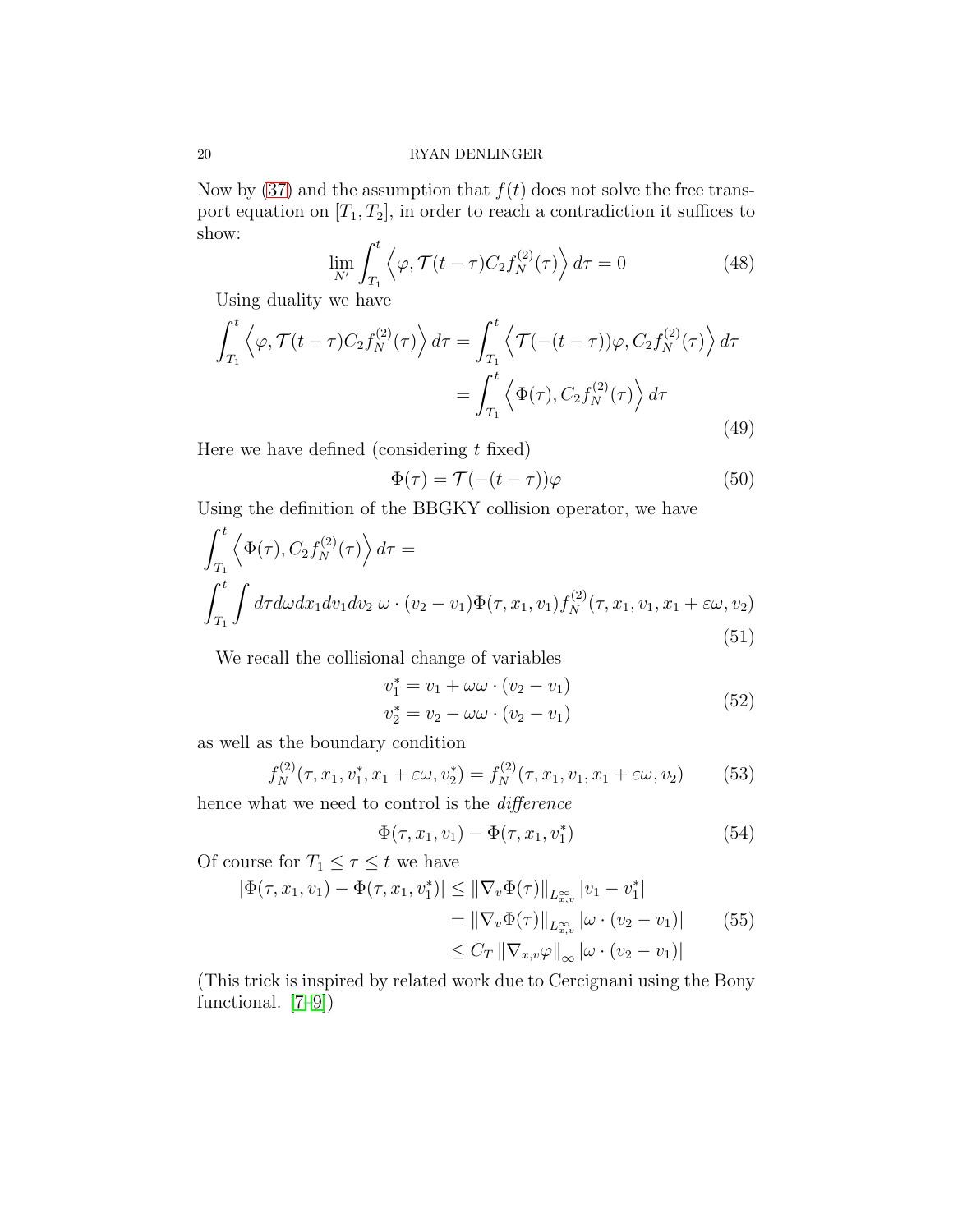Hence the right hand side of [\(51\)](#page-19-0) is controlled by the following quantity:

$$
C_T \left\| \nabla_{x,v} \varphi \right\|_{\infty} \int_{T_1}^t \int d\tau d\omega dx_1 dv_1 dv_2 \left| \omega \cdot (v_2 - v_1) \right|^2 f_N^{(2)}(\tau, x_1, v_1, x_1 + \varepsilon \omega, v_2)
$$
\n(56)

which is going to zero (along the subsequence  $N'$ ) due to [\(41\)](#page-18-0).  $\Box$ 

## 7. Acknowledgements

This paper is largely based on work completed for the author's dissertation at New York University. The partial manuscript was completed under a postdoctoral fellowship at the University of Texas at Austin, for which I am most appreciative. I would like to thank my PhD advisor, Nader Masmoudi, as well as Pierre Germain, for their advice and comments. I would also like to thank Nataša Pavlović for reading an early version of this manuscript and providing insightful feedback. Additionally, I wish to indicate my appreciation to the anonymous referee(s) for helpful comments following careful reading of the present version. Finally I would like to thank the organizers of this special session of JMM 2017 for the invitation, without which this manuscript would most likely never have reached its current state of completion.

#### **REFERENCES**

- <span id="page-20-7"></span>[1] R. K. Alexander, The infinite hard-sphere system, Ph.D. Thesis, 1975.
- <span id="page-20-4"></span>[2] A. Biryuk, W. Craig, and V. Panferov, Strong solutions of the Boltzmann equation in one spatial dimension, Comptes Rendus Mathematique 342 (2006), no. 11, 843–848.
- <span id="page-20-1"></span>[3] T. Bodineau, I. Gallagher, and L. Saint-Raymond, The Brownian motion as the limit of a deterministic system of hard spheres, Invent. math. (2015).
- <span id="page-20-2"></span> $[4]$  \_\_\_\_, From hard spheres dynamics to the Stokes-Fourier equations: an  $L^2$ analysis of the Boltzmann-Grad limit, Annals of PDE 3 (2017), no. 1, 2.
- <span id="page-20-0"></span>[5] C. Boldrighini, R. L. Dobrushin, and Yu. M. Sukhov, One-dimensional hard rod caricature of hydrodynamics, Journal of Statistical Physics 31 (1983), no. 3, 577–616.
- <span id="page-20-3"></span>[6] D. Burago, S. Ferleger, and A. Kononenko, Uniform estimates on the number of collisions in semi-dispersing billiards, Ann. Math. 147 (1998), no. 3, 695– 708.
- <span id="page-20-5"></span>[7] C. Cercignani, A remarkable estimate for the solutions of the Boltzmann equation, Applied Mathematics Letters 5 (1992), no. 5, 59–62.
- [8]  $\_\_\_\_\_\_\_\$ , Weak solutions of the Boltzmann equation and energy conservation, Applied Mathematics Letters 8 (1995), no. 2, 53–59.
- <span id="page-20-6"></span>[9] , Global weak solutions of the Boltzmann equation, Journal of Statistical Physics 118 (2005), no. 1-2, 333–342.
- <span id="page-20-8"></span>[10] C. Cercignani, V. I. Gerasimenko, and D. Ya. Petrina, Many-particle dynamics and kinetic equations, Kluwer Academic Publishers, 1997.